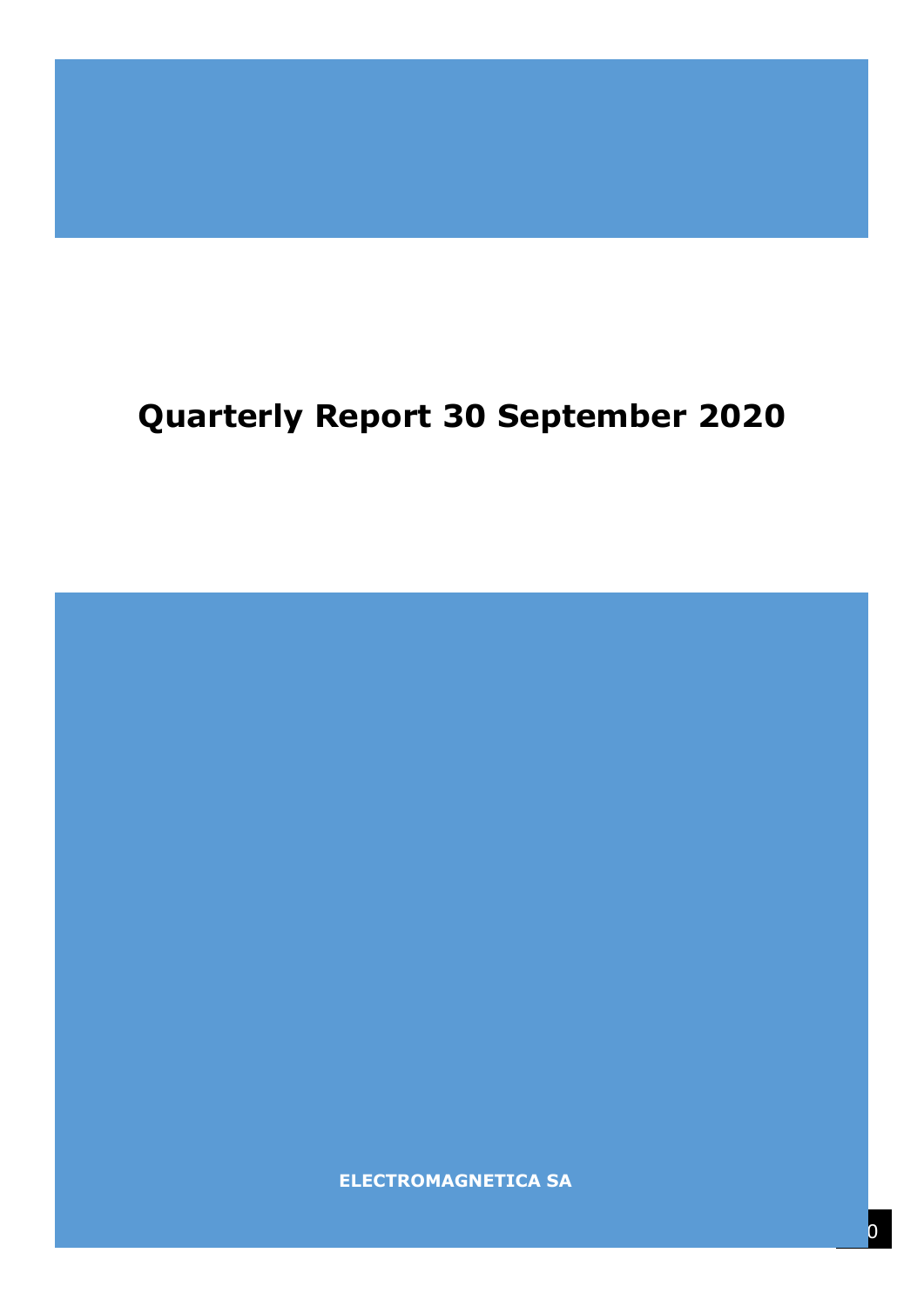# **CONTENTS: PAGE:**

| SEPARATED QUARTERLY REPORT FOR THE THIRD QUARTER OF 2020<br><b>QUARTER OF 2020</b>                                            | 3  |  |  |  |  |  |
|-------------------------------------------------------------------------------------------------------------------------------|----|--|--|--|--|--|
| <b>INTERIM CONDENSED SEPARATED FINANCIAL STATEMENTS FOR THE NINE MONTHS</b><br><b>ENDED AT SEPTEMBER 30, 2020 (UNAUDITED)</b> |    |  |  |  |  |  |
| INTERIM SEPARATED STATEMENTS OF PROFIT OR LOSS<br>AND OTHER COMPREHENSIVE INCOME                                              | 13 |  |  |  |  |  |
| INTERIM SEPARATED STATEMENT OF FINANCIAL POSITION                                                                             | 14 |  |  |  |  |  |
| INTERIM SEPARATED STATEMENT OF CASH FLOWS                                                                                     | 15 |  |  |  |  |  |
| INTERIM SEPARATED STATEMENT OF CHANGES IN SHAREHOLDERS EQUITY                                                                 | 16 |  |  |  |  |  |
| <b>NOTES</b>                                                                                                                  | 18 |  |  |  |  |  |
| <b>RATIOS IN ACCORDANCE WITH APPENDIX 13° FROM</b><br><b>REGULATION 5/2018 ISSUED BY FSA</b>                                  | 24 |  |  |  |  |  |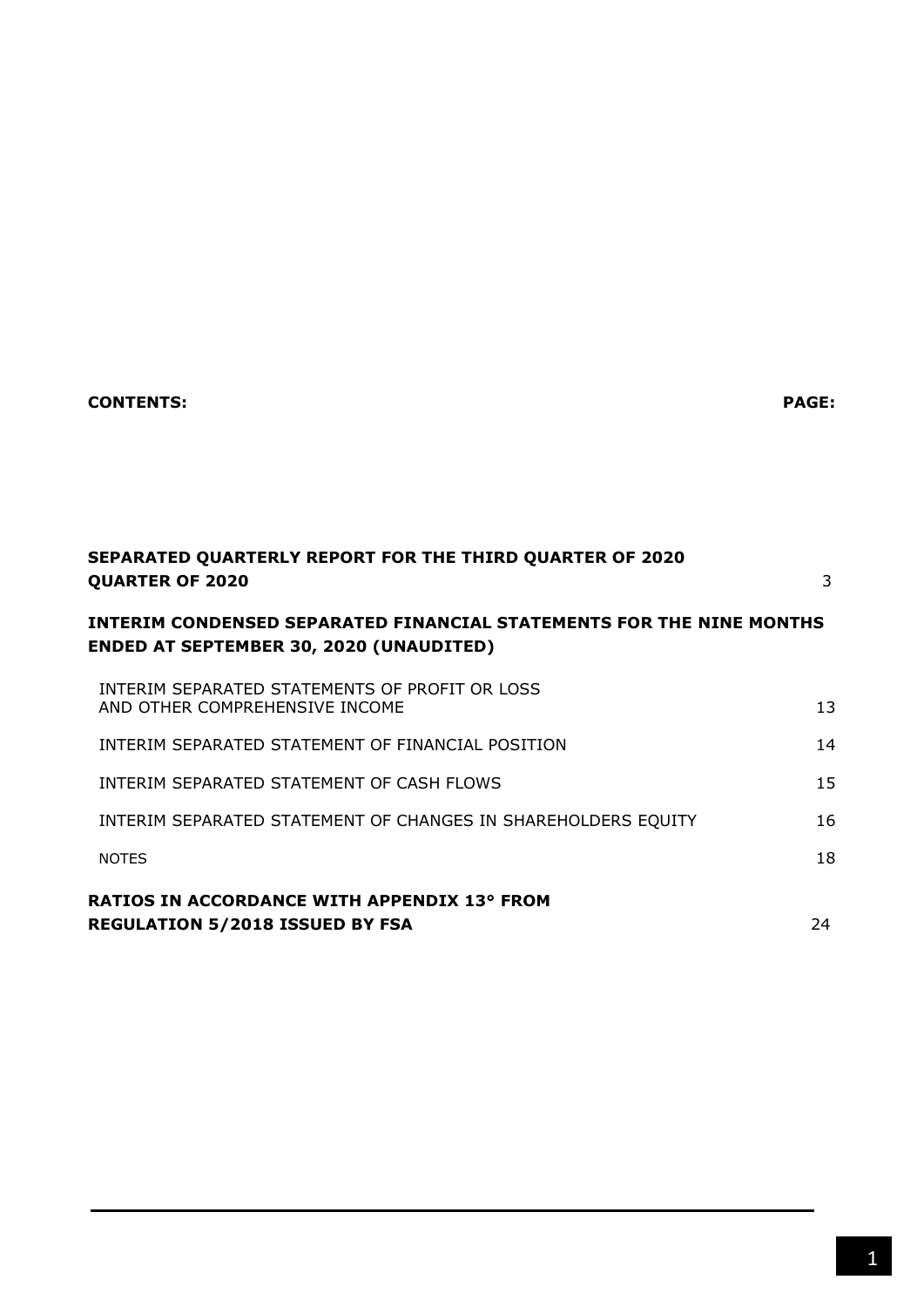**ELECTROMAGNETICA SA**

## **SEPARATED QUARTERLY REPORT FOR THE THIRD QUARTER OF 2020**

**Separated Financial Results For the Third Quarter of 2020 (Q3 2020) as Compared to the Third Quarter of 2019 (Q3 2019) (unaudited)**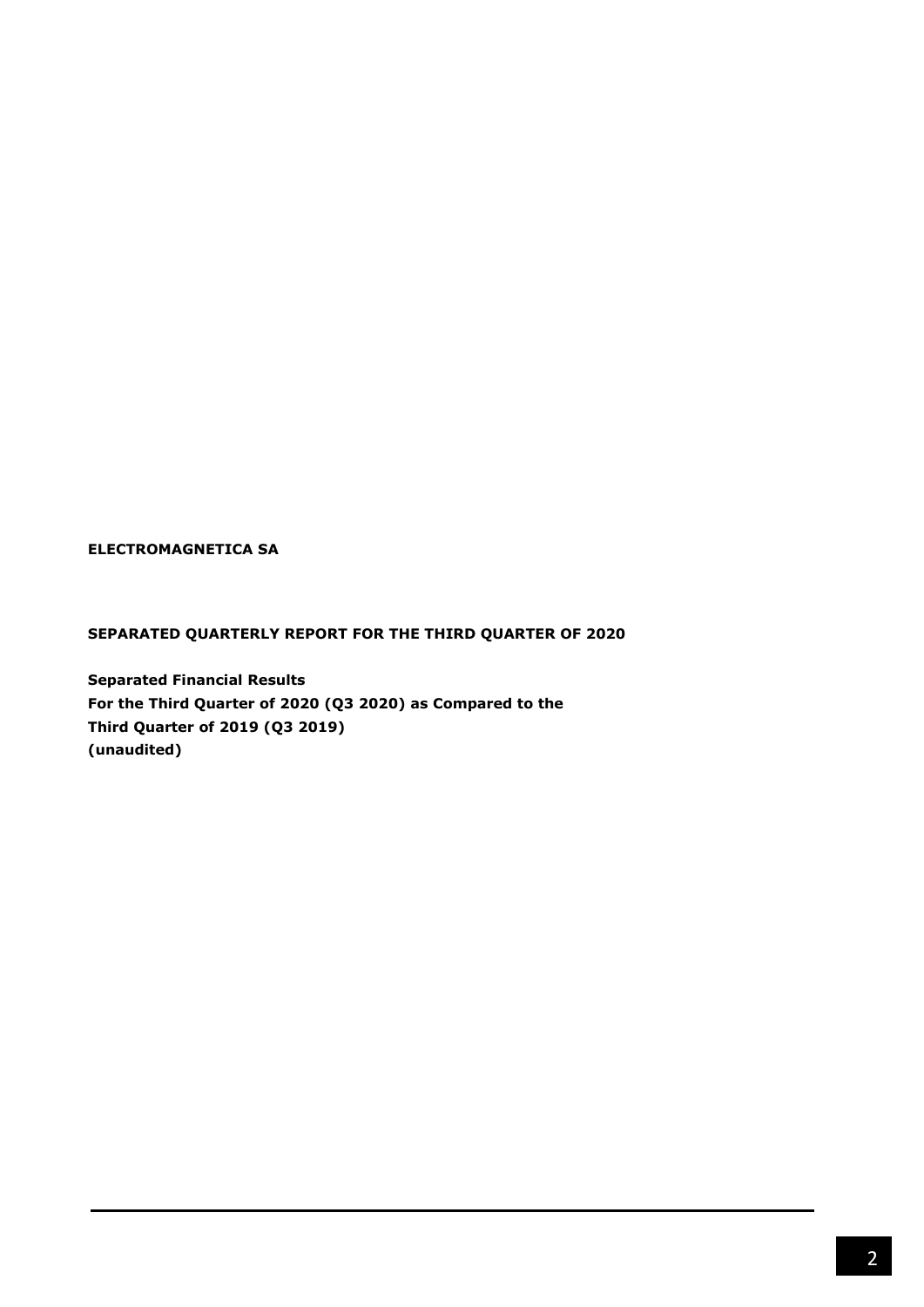# **Separated Quarterly Report for Q3 2020**

## **Highlights of the three months ended 30 September 2020 (Q3 2020)**

- Turnover of RON 47,542 thousand during Q3 2020, by 24% lower than Q3 2019;
- 35% lower sales for the electricity supply activity during the 3-month period of 2020 compared to the same period of 2019;
- Maintaining industrial products and space rental activities close to the level of the 3rd quarter of 2019;
- Contracts for LED lighting systems amounting to minimum 16,000 thousand RON to be performed during the next period

| Indicator                           | Q <sub>3</sub><br>2020 | Q <sub>3</sub><br>2019 | $Q1 - Q3$<br>2020 | $Q1 - Q3$<br>2019 |
|-------------------------------------|------------------------|------------------------|-------------------|-------------------|
|                                     |                        |                        |                   |                   |
| Revenues from unlicensed activities | 20,859                 | 21,412                 | 63,393            | 68,573            |
| Revenues from licensed activities   | 26,683                 | 40,828                 | 149,461           | 102,512           |
| <b>Turnover (thousand RON)</b>      | 47,542                 | 62,240                 | 212,854           | 171,085           |
| <b>EBITDA*</b> (thousand RON)       | 2,241                  | 3,878                  | 10,002            | 18,263            |
| <b>EBITDA margin (%)</b>            | 4.71%                  | 10.80%                 | 4.70%             | 10.67%            |
| <b>Net Result (thousand RON)</b>    | (95)                   | 1,079                  | 1,546             | 9,239             |
| <b>NetResult per share (RON)</b>    | (0.0001)               | 0.0623                 | 0.0023            | 0.0137            |

\*EBITDA represents earnings before interest, taxes, depreciation, and amortization.

Compared to the same period of the previous year, the following issues had affected the company's earnings:

- Activities decreased, being affected by the reduced demand as a result of the restrictions imposed by COVID-19 as well as by the surplus of energy production in the market;
- Carrying out some expenses for designing the office spaces located at Calea Rahovei 266-268 for an improved management;
- Continuing the research programmes in the field of electric car charging equipment started the previous year.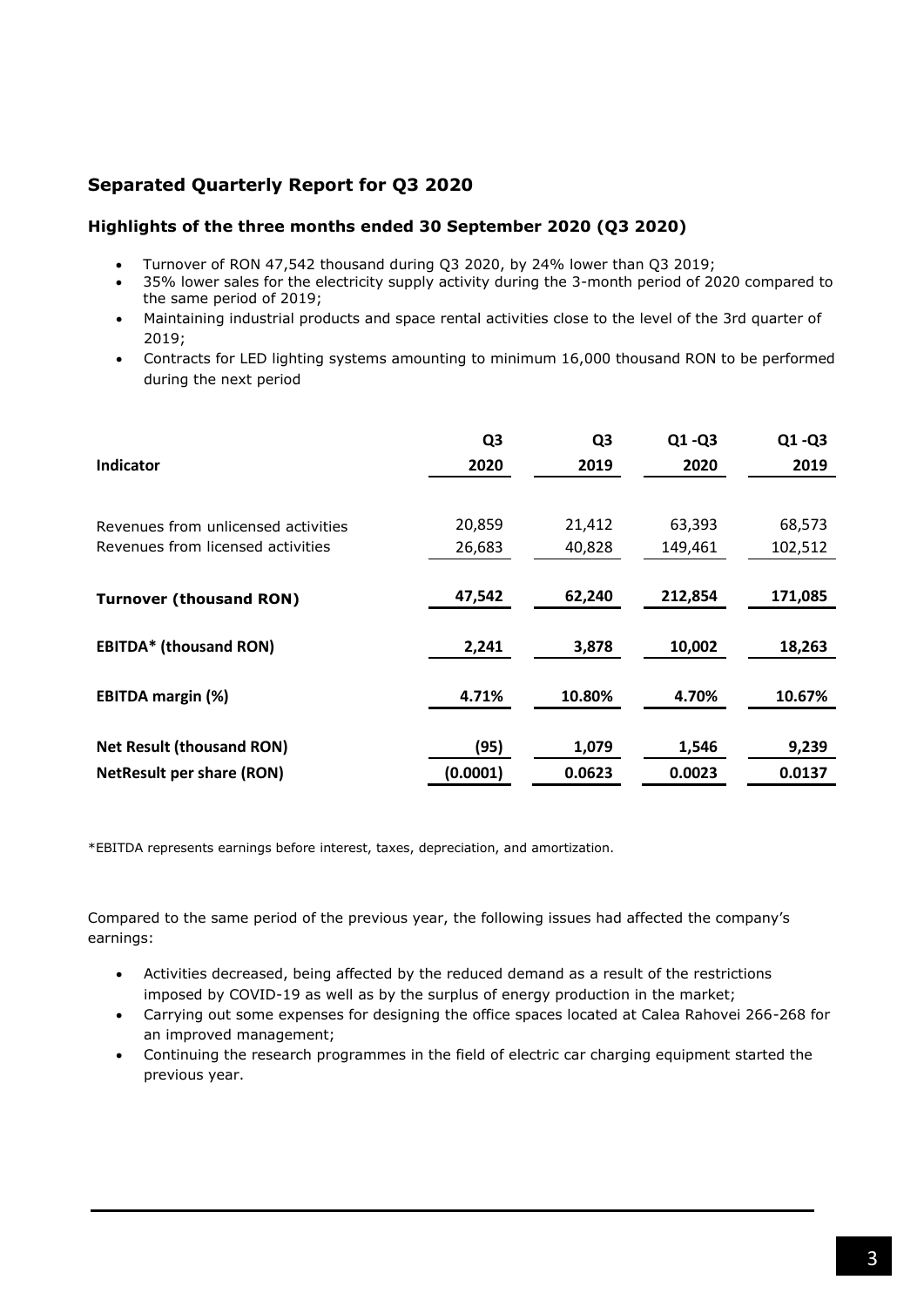## **Sales**

Electromagnetica is a company that operates in several fields, the most important being:

- Activities in the field of energy efficiency (production of LED lighting fixtures, systems and solutions);
- Renting office space, industrial space, land and provision of utilities;
- Production of electricity from renewable sources (produced in low power hydroelectric power plants) and supply of electricity.

As aggregation criterion for reporting per business segments, the Company used the type of the regulatory environment and identified the following business segments for which it presents the information individually:

- Licensed activity production and supply of electricity
- Non-licensed activity industrial production and space rental activities

The aggregation criterion is based on the necessary license for carrying out certain activities, as well as its requirements, including the submission of individual financial statements. The activities of production and supply of electricity have been aggregated, taking into consideration the fact that they represent an integrated process for a part of their operations.

| Q1-Q3 2020                                               | <b>Unlicensed</b>     | % Total        | <b>Licensed</b> | % Total | <b>Total</b>           |
|----------------------------------------------------------|-----------------------|----------------|-----------------|---------|------------------------|
|                                                          | activity              | Company        | activity        | Company | Company                |
| Net profit                                               | (2,710,235)           | n/a            | 4,256,440       | n/a     | 1,546,205              |
| Total assets                                             | 301,982,110           | 77.01          | 90,146,789      | 22.99   | 392,128,899            |
| <b>Total liabilities</b>                                 | 37,766,387            | 65.47          | 19,916,648      | 34.53   | 57,683,035             |
| Customer<br>revenue<br>Interest income                   | 63,392,663<br>233,636 | 29.78<br>100.0 | 149,461,016     | 70.22   | 212,853,679<br>233,636 |
| Impairment and<br>depreciation                           | 5,421,963             | 68.52          | 2,491,500       | 31.48   | 7,913,463              |
| Q1-Q3 2019                                               | <b>Unlicensed</b>     | % Total        | <b>Licensed</b> | % Total | <b>Total</b>           |
|                                                          | activity              | Company        | activity        | Company | Company                |
| Net profit                                               | 1,210,723             | n/a            | 8,028,649       | n/a     | 9,239,372              |
| Total assets                                             | 322,778,560           | 77.85          | 91,851,240      | 22.15   | 414,629,800            |
| <b>Total liabilities</b>                                 | 50,176,528            | 67.65          | 23,991,248      | 32.35   | 74,167,776             |
| Customer<br>revenue<br>Interest income<br>Impairment and | 68,573,134<br>292,986 | 40.08<br>100.0 | 102,512,181     | 59.92   | 171,085,315<br>292,986 |
| depreciation                                             | 6,262,137             | 81.26          | 1,443,924       | 18.74   | 7,706,061              |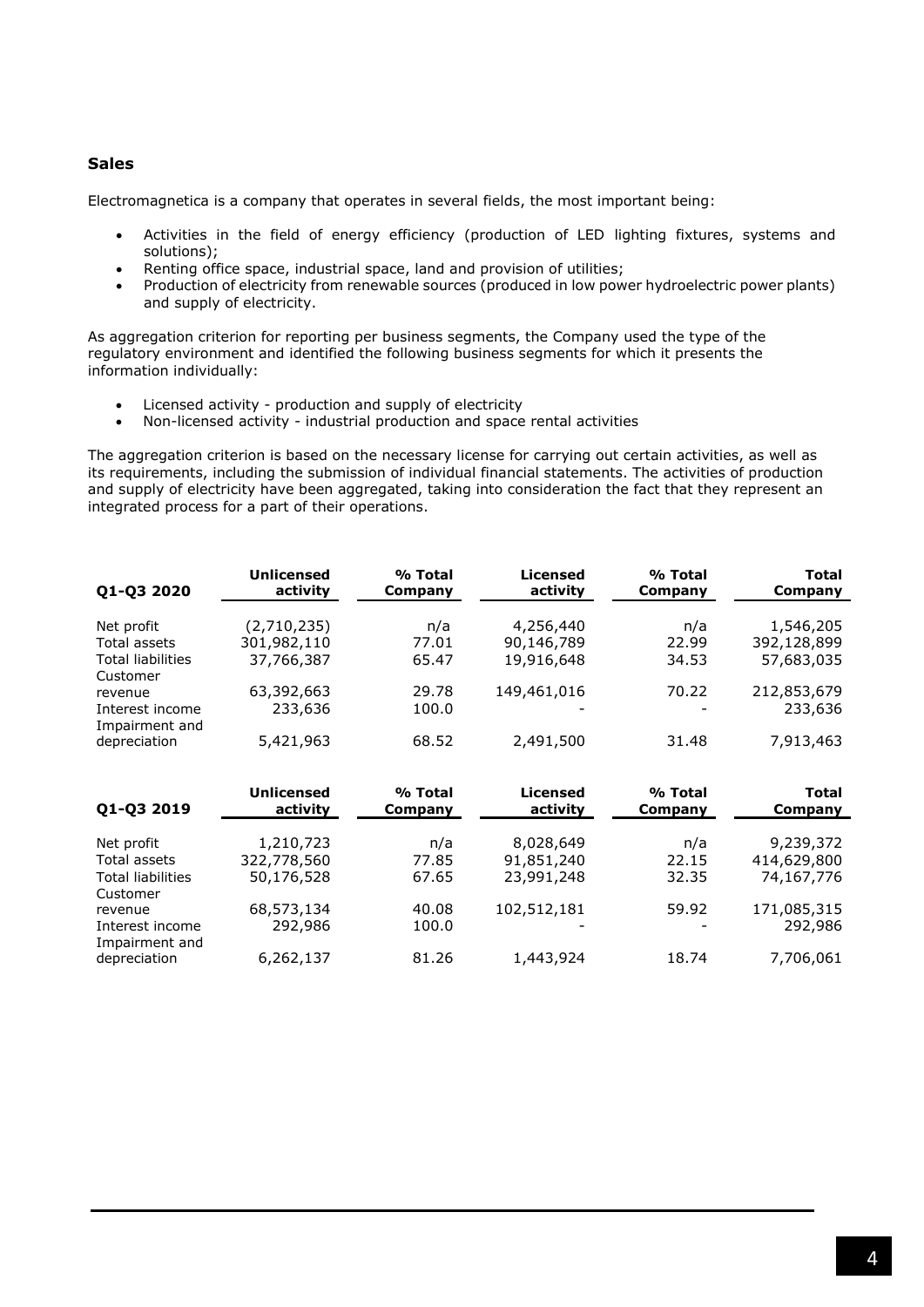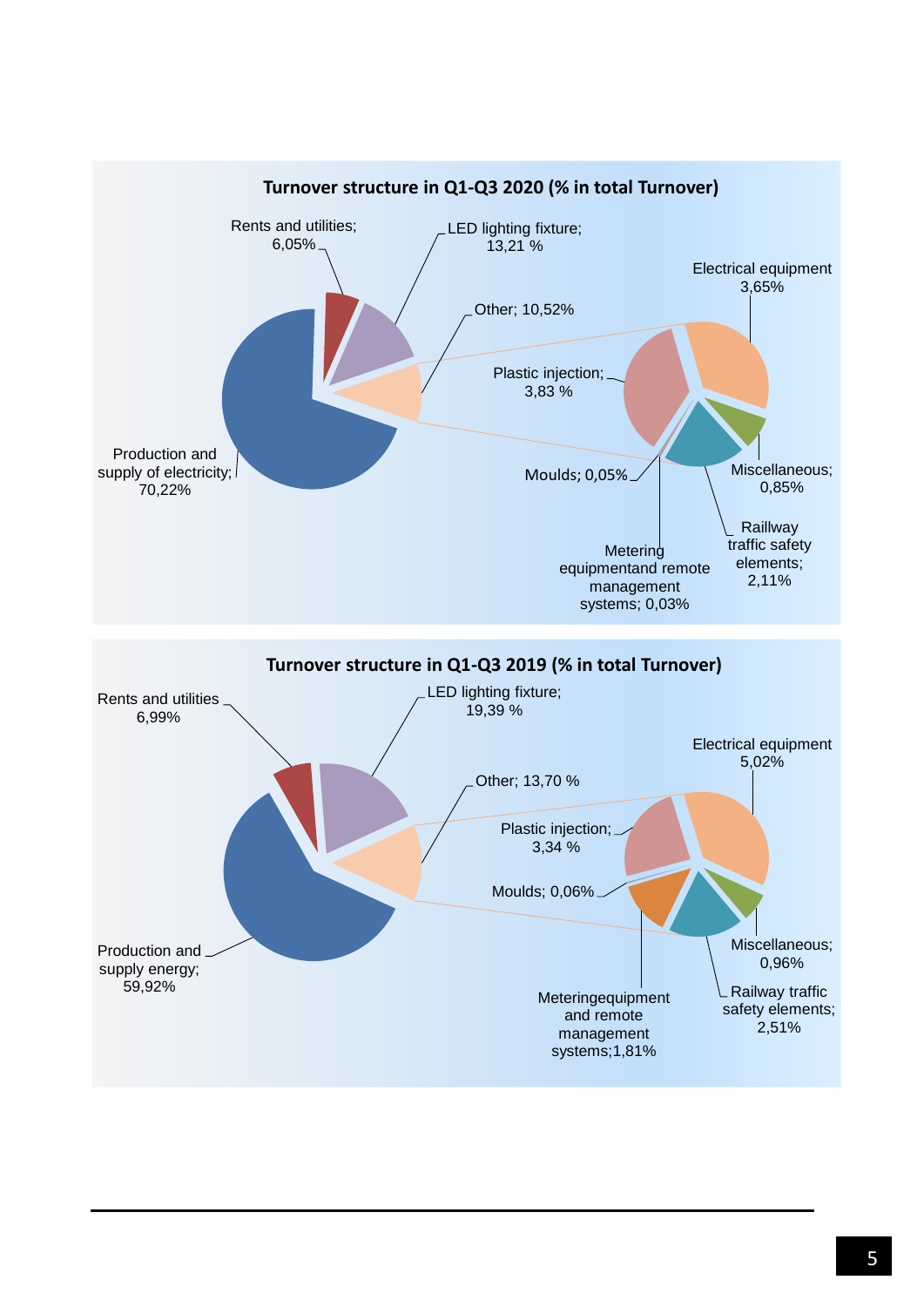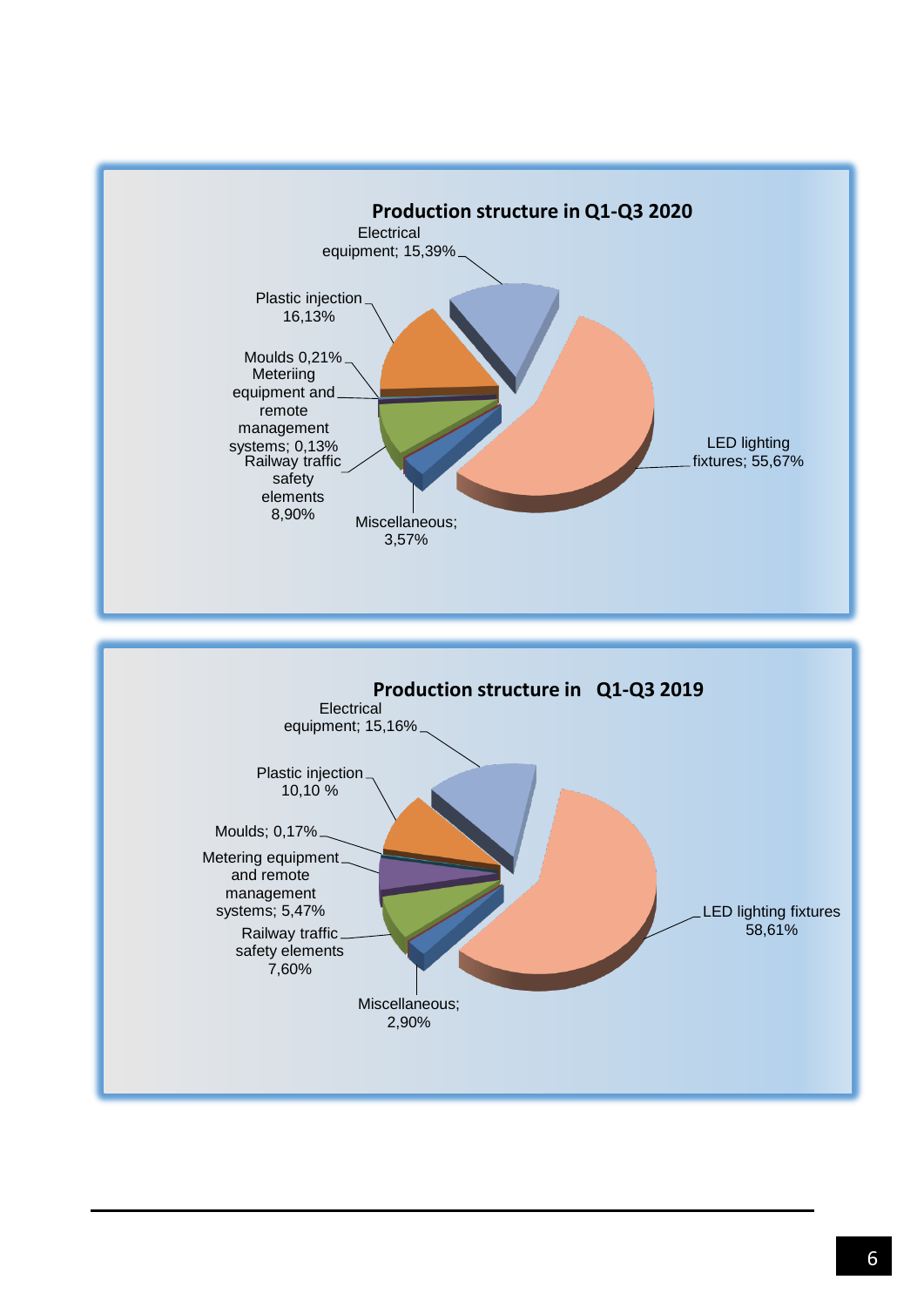| Q3 2020        | Q3 2019        |                                                                     | Q1-Q3 2020      | Q1-Q3 2019      |
|----------------|----------------|---------------------------------------------------------------------|-----------------|-----------------|
| 47,542,441     | 62,240,163     | <b>Revenues</b>                                                     | 212,853,679     | 171,085,315     |
| 82,352         | 117,703        | Investment income                                                   | 870,881         | 951,473         |
| 588,124        | 1,473,584      | Other net income                                                    | 2,363,453       | 4,971,496       |
| 1,664,932      | 4,797,992      | Changes in inventories of<br>finished goods and work in<br>progress | 6,371,090       | 15,363,442      |
| 569,025        | 98,489         | Own work capitalized                                                | 1,390,653       | 478,906         |
| (32, 578, 839) | (46, 493, 097) | Raw materials and<br>consumables used                               | (165, 168, 790) | (120, 166, 016) |
| (6,893,947)    | (8,905,924)    | Employee-related expenses                                           | (22,605,325)    | (27, 205, 122)  |
| (2, 279, 568)  | (2,534,495)    | Expenses related to<br>depreciation and<br>impairment               | (7, 913, 463)   | (7,706,061)     |
| (8,525,026)    | (9, 260, 742)  | Other expenses                                                      | (25, 439, 410)  | (26, 648, 420)  |
| (208, 488)     | (190, 468)     | Financial expenses                                                  | (634, 072)      | (567, 892)      |
| (38, 995)      | 1,343,205      | <b>Profit before tax</b>                                            | 2,088,696       | 10,557,121      |
| (56, 079)      | (263, 834)     | Income tax                                                          | (542, 491)      | (1, 317, 748)   |
| (95, 074)      | 1,079,371      | <b>Profit of the period</b>                                         | 1,546,205       | 9,239,372       |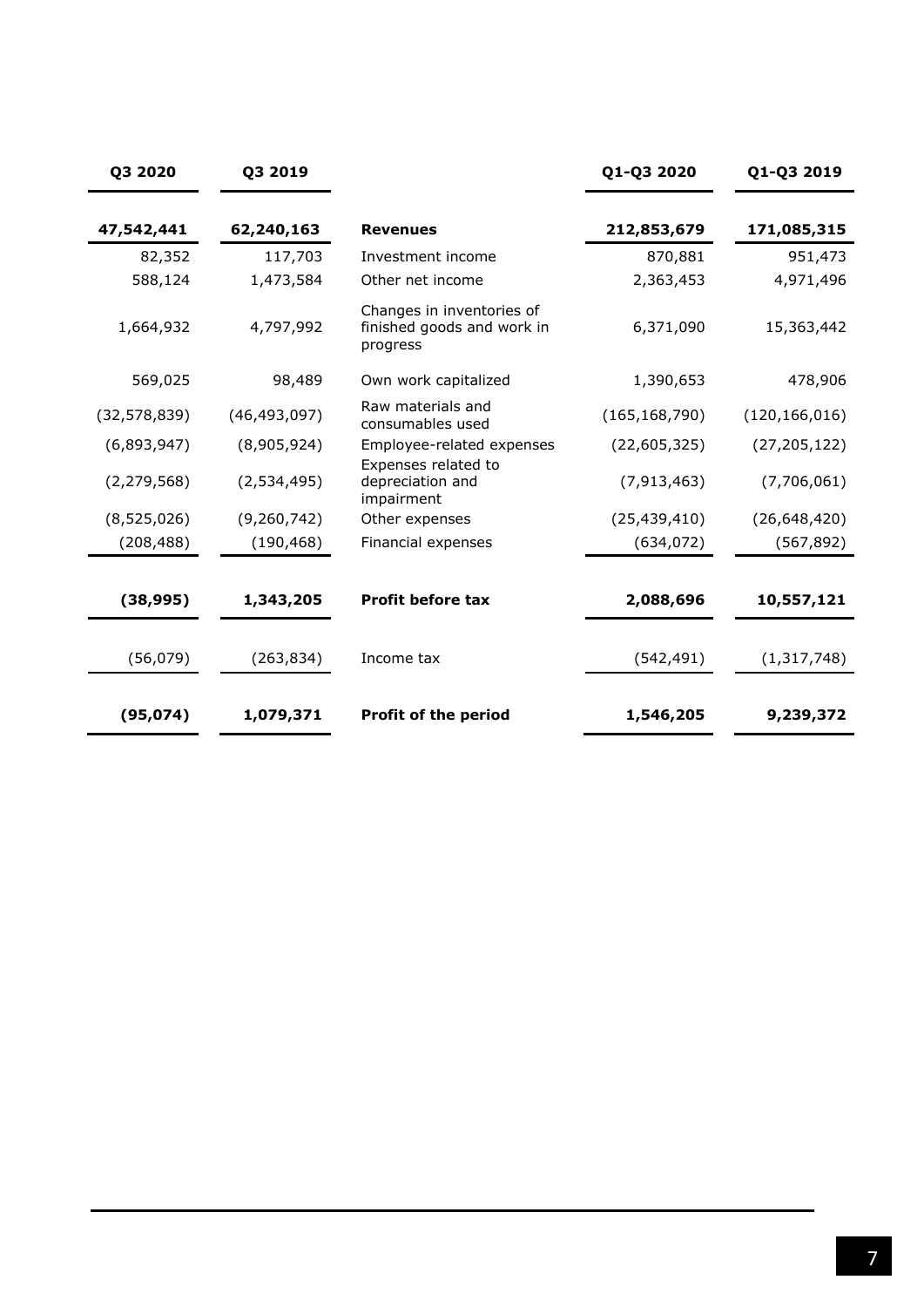|                                                 | September 30,<br>2020 | December 31,<br>2019 |
|-------------------------------------------------|-----------------------|----------------------|
| <b>ASSETS</b>                                   |                       |                      |
| <b>Non-current assets</b>                       |                       |                      |
| Property, plant and equipment                   | 272,926,893           | 277,545,153          |
| Investment property                             | 5,182,279             | 5,182,279            |
| Intangible assets                               | 336,353               | 466,487              |
| Investments in related entities                 | 3,967,606             | 3,967,606            |
| Other long-term non-current assets              | 23,472,841            | 24,702,276           |
| Assets related to the rights of use             | 2,328,031             | 1,480,078            |
| <b>Total non-current assets</b>                 | 308,214,003           | 313,343,879          |
| <b>Current assets</b>                           |                       |                      |
| Inventories                                     | 13,862,959            | 15,411,327           |
| Trade receivables                               | 48,635,790            | 55,114,158           |
| Cash and cash equivalents                       | 18,617,450            | 21,711,183           |
| Other current assets                            | 2,418,269             | 1,939,785            |
| Current tax assets                              | 380,427               | 760,012              |
| <b>Total current assets</b>                     | 83,914,895            | 94,936,464           |
| <b>Total assets</b>                             | 392,128,899           | 408,280,342          |
| <b>EQUITY AND LIABILITIES</b>                   |                       |                      |
| <b>Equity</b>                                   |                       |                      |
| Share capital                                   | 67,603,870            | 67,603,870           |
| Reserves and other equity                       | 176,732,120           | 176,697,881          |
| Retained earnings                               | 90,109,874            | 91,301,725           |
| Total equity attributable to company's          |                       |                      |
| shareholders                                    | 334,445,864           | 335,603,476          |
| <b>Non-current liabilities</b>                  |                       |                      |
| Trade payables and other liabilities            | 1,531,898             | 1,265,003            |
| Investment subsidies                            | 4,311,789             | 4,410,306            |
| Deferred tax liabilities                        | 16,846,618            | 17,333,187           |
| Leasing debts                                   | 1,441,114             | 728,164              |
| <b>Total non-current liabilities</b>            | 24,131,419            | 23,736,660           |
| <b>Current liabilities</b>                      |                       |                      |
| Trade payables and other liabilities            | 30,127,771            | 46,268,240           |
| Investment subsidies                            | 163,219               | 163,219              |
| Provisions                                      | 2,351,506             | 1,806,142            |
| Current income tax liabilities<br>Leasing debts | 909,120               | 702,605              |
|                                                 |                       |                      |
| <b>Total current liabilities</b>                | 33,551,616            | 48,940,206           |
| <b>Total liabilities</b>                        | 57,683,035            | 72,676,866           |
| <b>Total equity and liabilities</b>             | 392,128,899           | 408,280,342          |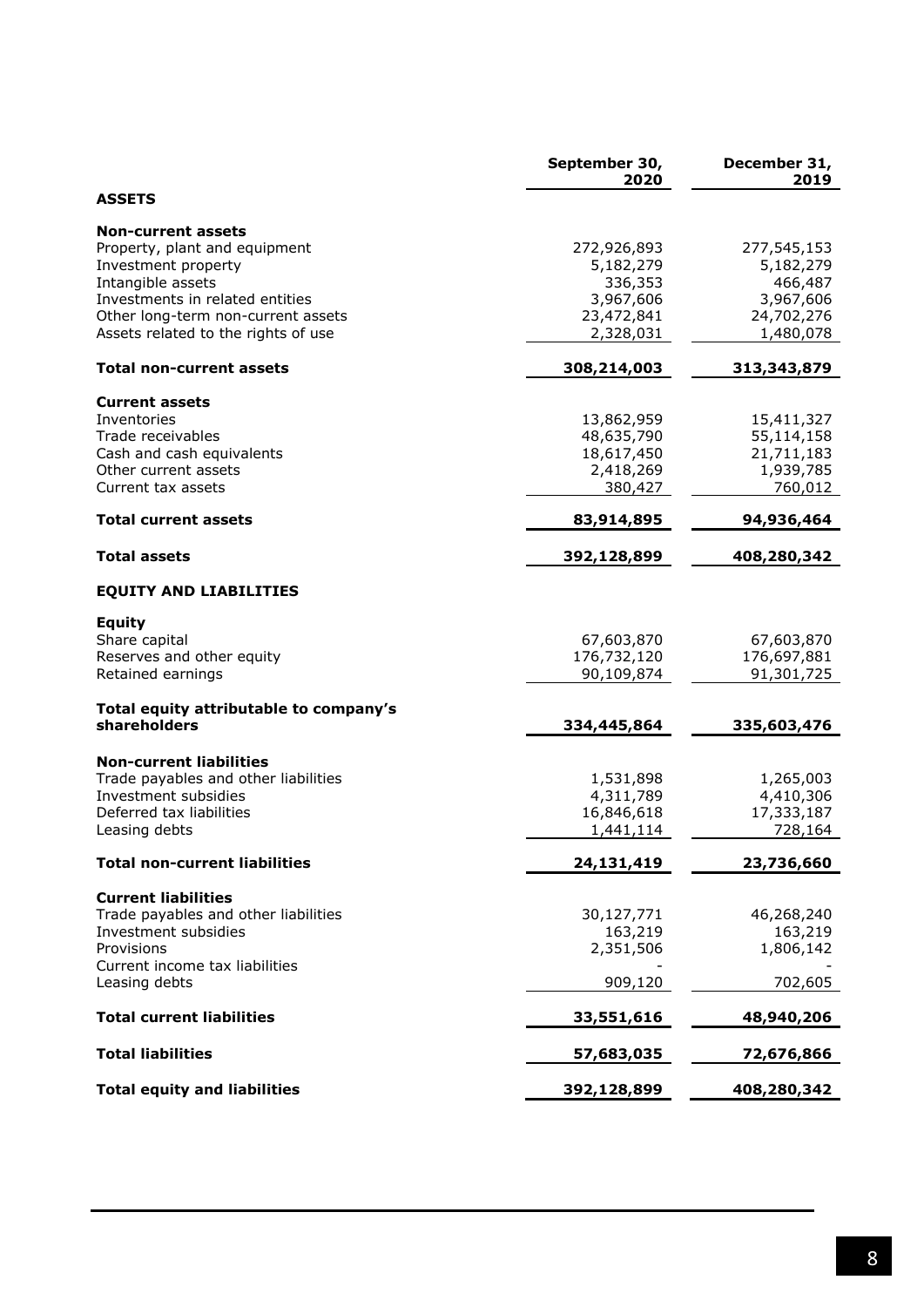| Q <sub>3</sub><br>2020 | Q3<br>2019     |                                                                                                                                                    | $Q1-Q3$<br>2020 | Q1-Q3<br>2019   |
|------------------------|----------------|----------------------------------------------------------------------------------------------------------------------------------------------------|-----------------|-----------------|
|                        |                | <b>Cash flows from</b><br>operating activities                                                                                                     |                 |                 |
| 53,695,160             | 67,292,844     | Cash receipts from<br>customers                                                                                                                    | 206,812,567     | 181,691,580     |
| (37, 741, 380)         | (47, 492, 013) | Payments to suppliers                                                                                                                              | (165, 371, 089) | (129, 830, 227) |
| (6, 514, 032)          | (8,683,963)    | Payments to employees                                                                                                                              | (22,870,964)    | (26, 752, 240)  |
| (5,907,285)            | (5,700,563)    | Other operating activities                                                                                                                         | (17,898,497)    | (17, 419, 344)  |
| 3,532,463              | 5,416,305      | Cash generated by/<br>(used in) operating<br>activities                                                                                            | 672,016         | 7,689,769       |
| (3, 544)               | (87)           | Interest paid                                                                                                                                      | (24, 107)       | (4, 813)        |
|                        | (923, 337)     | Income tax paid                                                                                                                                    | (649, 137)      | (1,791,881)     |
| 3,528,918              | 4,492,881      | Net cash used in<br>operating activities                                                                                                           | (1, 227)        | 5,893,075       |
| (214, 596)<br>(7, 973) | (258, 512)     | <b>Cash flows from</b><br>investing activities:<br>Acquisition of property,<br>plant and equipment<br>Proceeds from sale of non-<br>current-assets | (775, 063)      | (637, 655)      |
| 82,924                 | 114,185        | Interest received                                                                                                                                  | 226,034         | 386,611         |
|                        |                | Dividends received                                                                                                                                 | 637,245         | 658,487         |
| (139, 645)             | (144, 327)     | Net cash used in<br>investing activities                                                                                                           | 88,216          | 407,442         |
| 493,043                | 2,014,095      | <b>Cash flows from</b><br>financing activities:<br>Proceeds from loans                                                                             | 34,061,314      | 6,656,673       |
| (2,352,778)            | (2,014,095)    | Cash repayments of<br>amounts borrowed                                                                                                             | (34,061,314)    | (6,656,673)     |
| (300, 676)             | (424, 245)     | Paid leasing                                                                                                                                       | (933, 214)      | (1,028,839)     |
| (2, 177, 591)          | (139, 461)     | Interest paid                                                                                                                                      | (63, 370)       |                 |
| (21, 323)              | 45,534         | Dividends paid                                                                                                                                     | (2, 184, 137)   | (2,411,422)     |
| (4,359,326)            | (518, 172)     | Net cash used in<br>financing activities                                                                                                           | (3, 180, 721)   | (3,440,261)     |
| (970, 053)             | 3,830,382      | Net (decrease)/increase<br>of cash and cash<br>equivalents                                                                                         | (3,093,732)     | 2,860,256       |
| 19,587,503             | 28,192,188     | Cash and cash<br>equivalents at beginning<br>of period                                                                                             | 21,711,183      | 29,162,314      |
| 18,617,450             | 32,022,570     | Cash and cash<br>equivalents at end of<br>period                                                                                                   | 18,617,450      | 32,022,570      |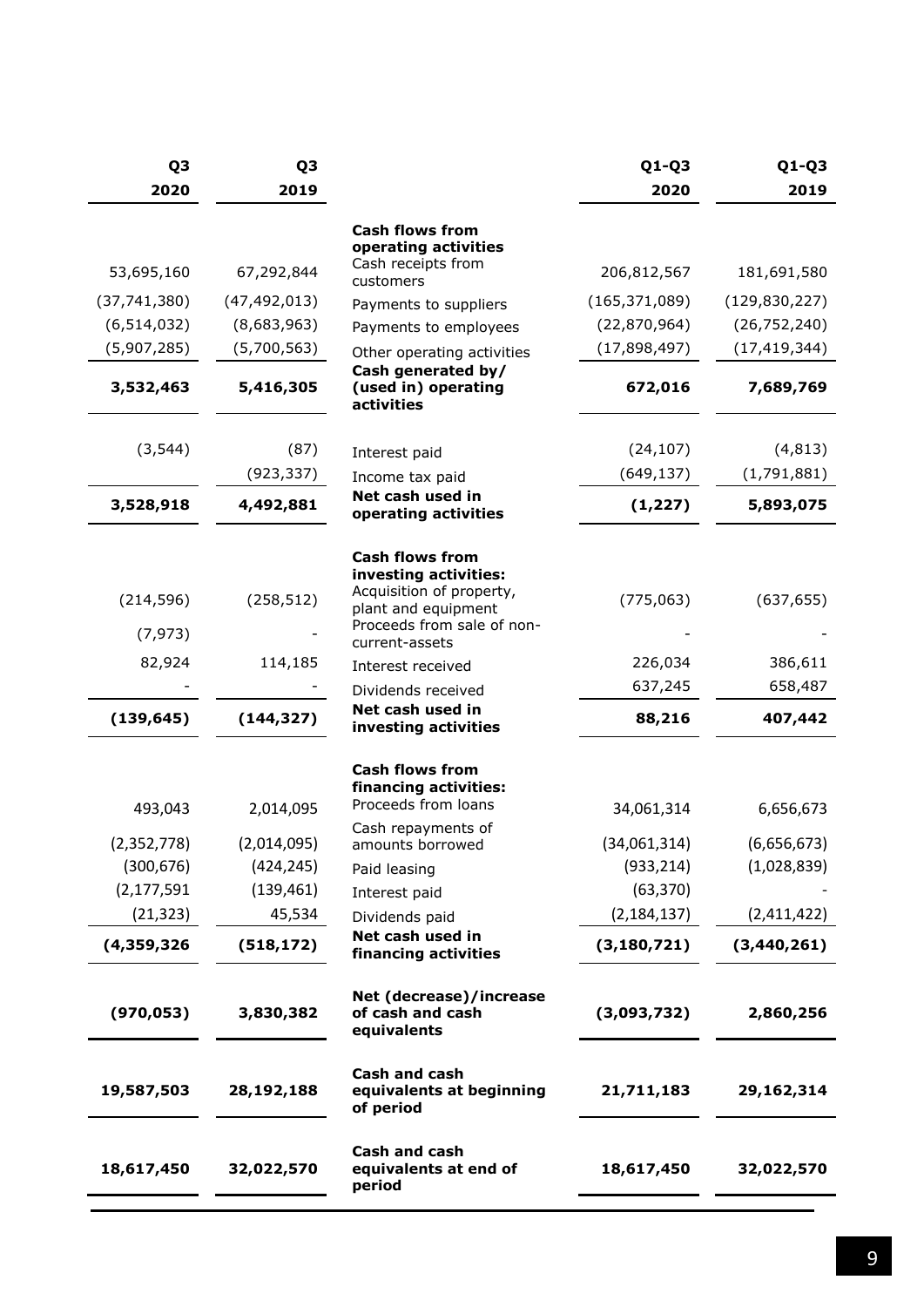|                                                                                                            | Share capital | <b>Retained</b><br>earnings | <b>Tangible</b><br>assets<br>revaluation<br>reserve | Other<br>reserves | Legal<br>reserve | <b>Other equity</b><br>items | <b>Total equity</b> |
|------------------------------------------------------------------------------------------------------------|---------------|-----------------------------|-----------------------------------------------------|-------------------|------------------|------------------------------|---------------------|
| Balance as at January 1, 2020                                                                              | 67,603,870    | 91,301,725                  | 113,135,988                                         | 62,841,298        | 19,680,554       | (18,959,960)                 | 335,603,476         |
| Comprehensive income for the<br>period:                                                                    |               |                             |                                                     |                   |                  |                              |                     |
| Profit of the period                                                                                       |               | 1,546,205                   |                                                     |                   |                  |                              | 1,546,205           |
| Other comprehensive income:                                                                                |               |                             |                                                     |                   |                  |                              |                     |
| Setup of legal reserve                                                                                     |               | (249,060)                   |                                                     | 144,625           | 104,435          |                              |                     |
| Deferred tax recognized in equity<br>Transfer of revaluation reserve to<br>retained earnings following the |               |                             |                                                     |                   |                  | 338                          | 338                 |
| depreciation of revalued tangible assets<br>or written off assets                                          |               | 1,750,630                   | (1,750,630)                                         |                   |                  |                              |                     |
| Transfer of the retained earnings to                                                                       |               |                             |                                                     |                   |                  |                              |                     |
| reserves                                                                                                   |               | (1, 535, 471)               |                                                     | 1,535,471         |                  |                              |                     |
| Total comprehensive income for the<br>period                                                               |               | 1,512,304                   | (1,750,630)                                         | 1,680,096         | 104,435          | 338                          | 1,546,543           |
| Transactions with shareholders,<br>directly registered to equity                                           |               |                             |                                                     |                   |                  |                              |                     |
| Dividends distributed<br>Other items                                                                       |               | (2,704,155)                 |                                                     |                   |                  |                              | (2,704,155)         |
| Balance as at Septembrie 30, 2020                                                                          | 67,603,870    | 90,109,874                  | 111,385,359                                         | 64,521,394        | 19,784,989       | (18,959,622)                 | 334,445,864         |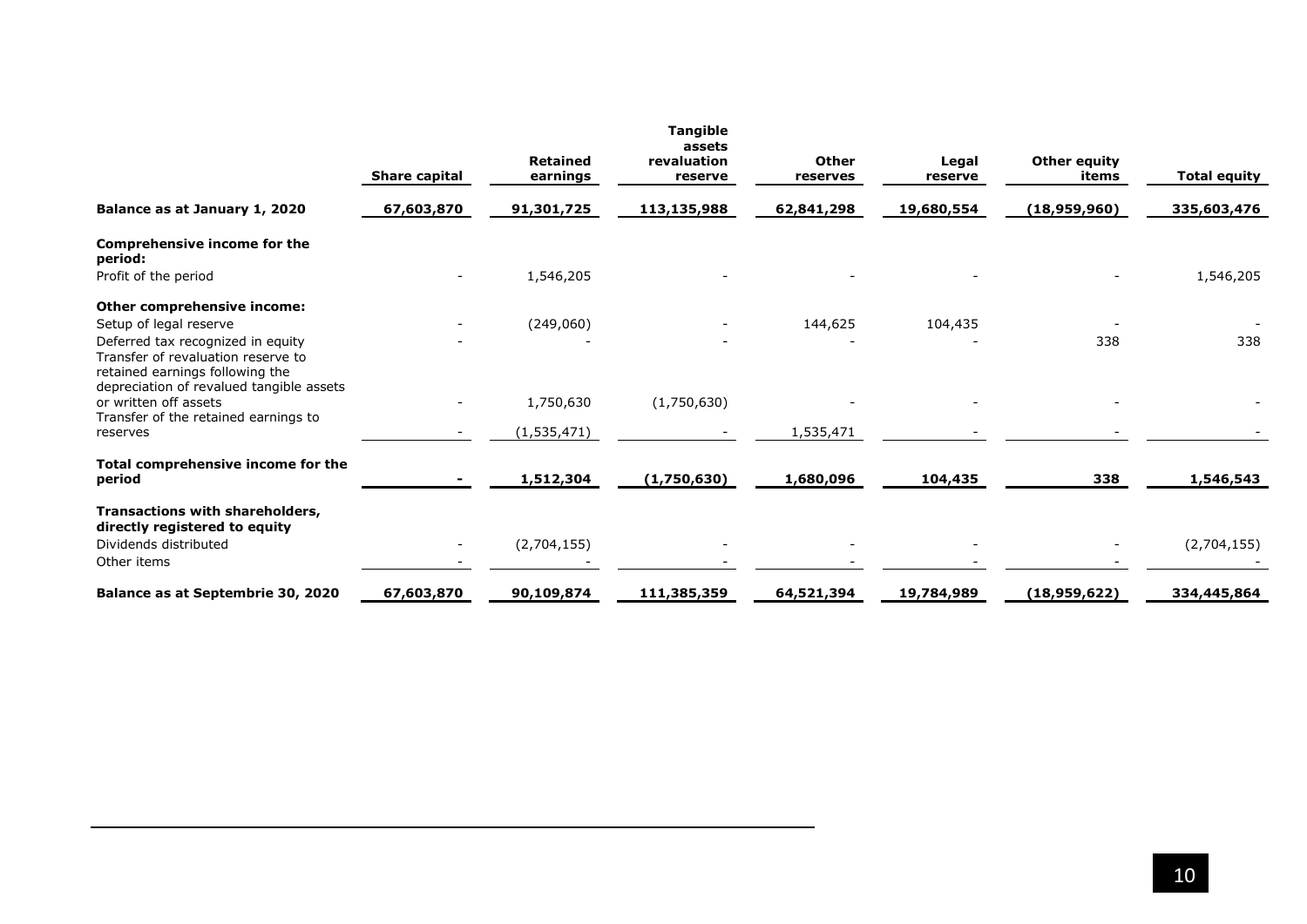|                                                                        | <b>Share</b><br>capital | <b>Retained</b><br>earnings | <b>Tangible</b><br>assets<br>revaluation<br>reserve | <b>Other</b><br>reserves | Legal<br>reserve | Other equity<br>items | Total equity |
|------------------------------------------------------------------------|-------------------------|-----------------------------|-----------------------------------------------------|--------------------------|------------------|-----------------------|--------------|
| Balance as at January 1, 2019                                          | 67,603,870              | 88,933,828                  | 115,838,396                                         | 60,971,315               | 19,431,494       | (18,534,593)          | 334,244,312  |
| Comprehensive income for the period:                                   |                         |                             |                                                     |                          |                  |                       |              |
| Setup of legal reserve                                                 |                         | 9,239,372                   |                                                     |                          |                  |                       | 9,239,372    |
| Deferred tax recognized in equity                                      |                         |                             | $\overline{\phantom{a}}$                            | (527, 856)               | 527,856          |                       |              |
| Transfer of revaluation reserve to retained                            |                         |                             |                                                     |                          |                  |                       |              |
| earnings following the depreciation of revalued                        |                         |                             |                                                     |                          |                  |                       |              |
| tangible assets or written off assets                                  |                         | 2,042,859                   | (2,042,859)                                         |                          |                  |                       |              |
| Transfer of the retained earnings to reserves                          |                         | (2, 119, 042)               |                                                     | 2,119,042                |                  |                       |              |
| Total comprehensive income for the period                              |                         | (9, 163, 189)               | (2,042,859)                                         | 1,591,186                | 527,856          | 945,338               | 9,239,372    |
| Tranzacții cu acționarii, înregistrate direct<br>in capitaluri proprii |                         |                             |                                                     |                          |                  |                       |              |
| Dividends distributed                                                  | $\sim$                  | (2,704,155)                 | $\overline{\phantom{a}}$                            |                          |                  |                       | (2,704,155)  |
| Other items                                                            |                         |                             |                                                     |                          |                  | (317, 504)            | (317, 504)   |
| Balance as at September 30, 2019                                       | 67,603,870              | 95,392,862                  | 113,795,536                                         | 62,562,501               | 19,959,350       | (18,852,097)          | 340,462,024  |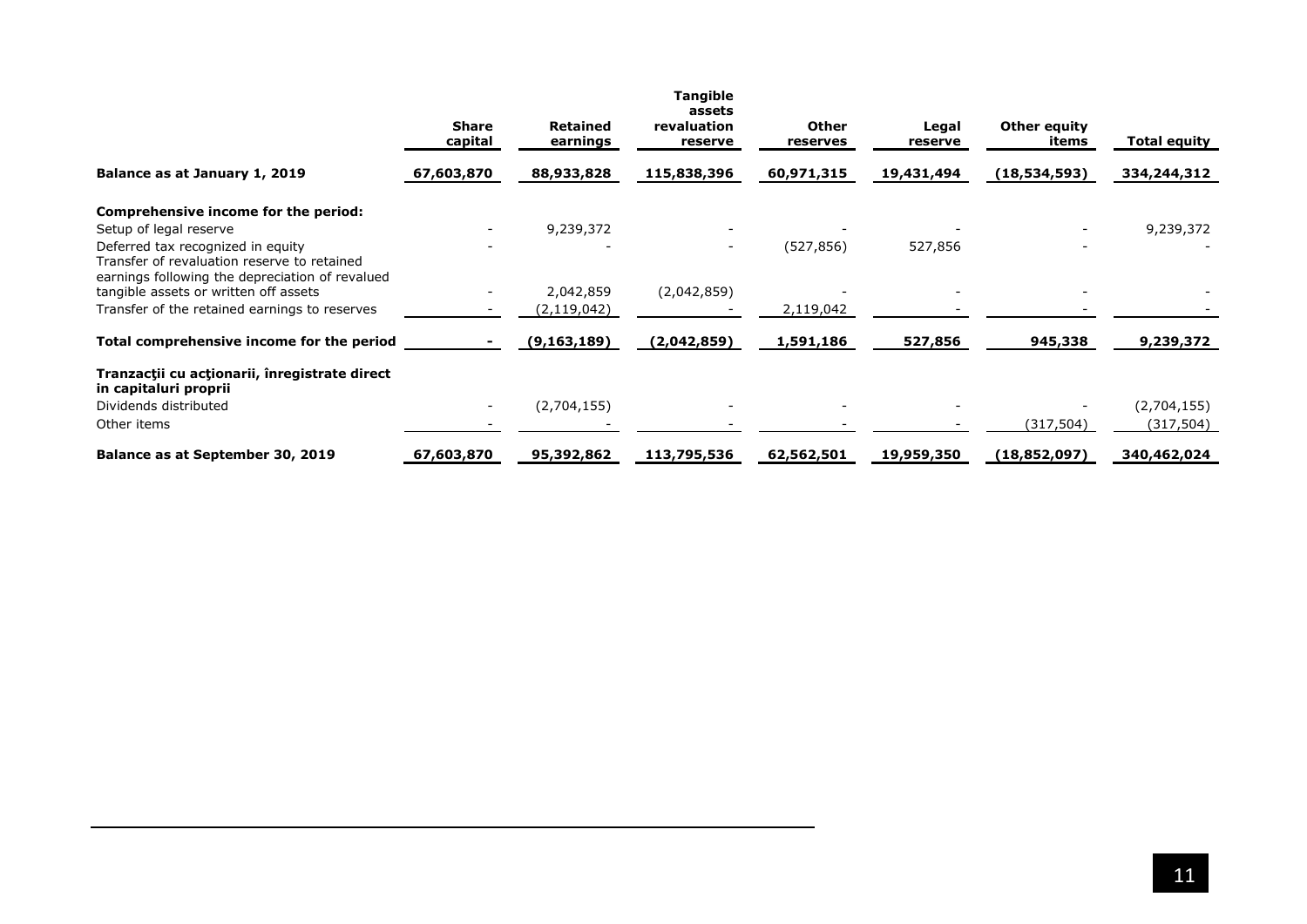**ELECTROMAGNETICA SA**

**INTERIM CONDENSED SEPARATED FINANCIAL STATEMENTS FOR THE NINE MONTHS ENDED AT SEPTEMBER 30, 2020 (UNAUDITED)**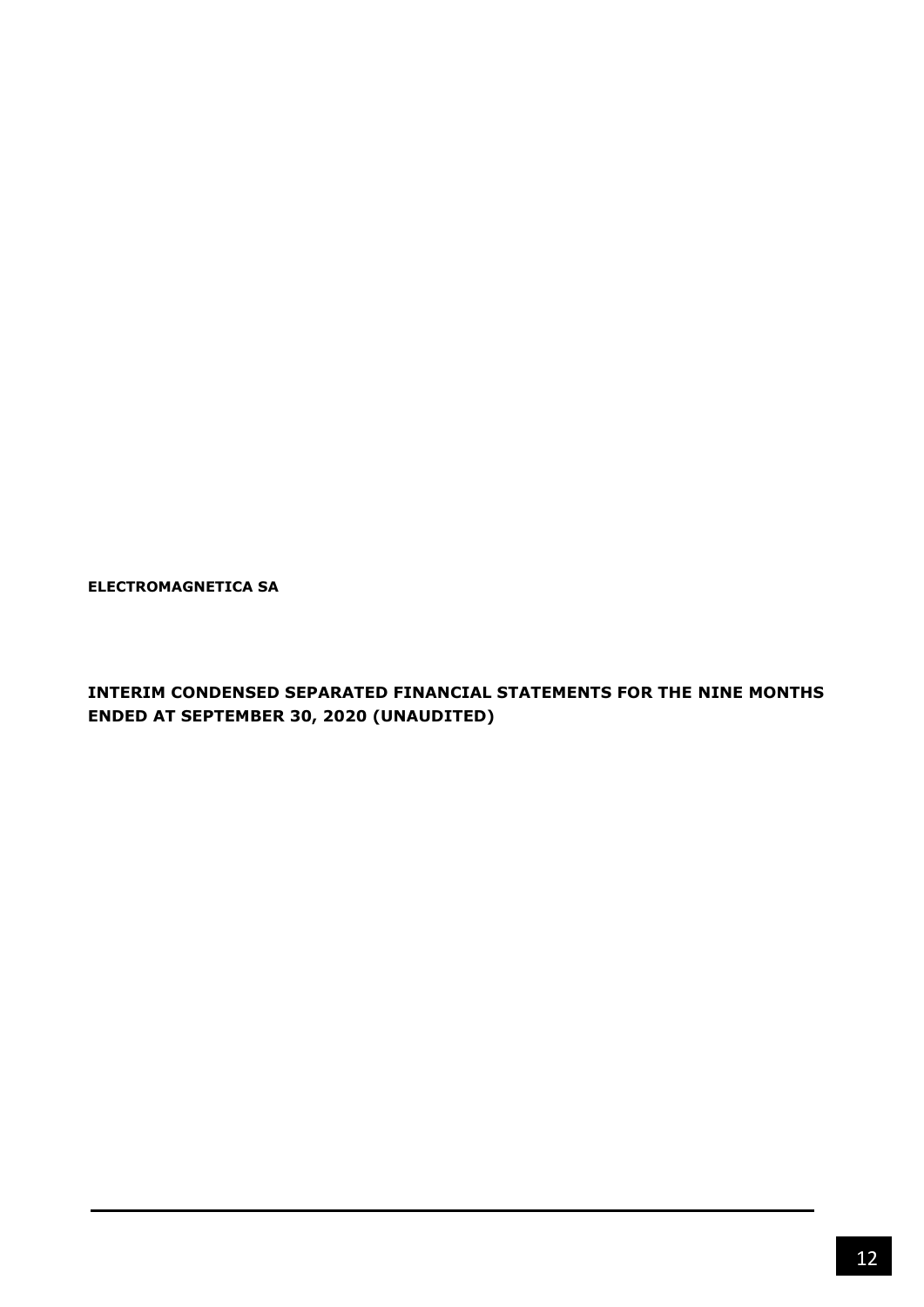#### **ELECTROMAGNETICA SA INTERIM SEPARATE STATEMENT OF PROFIT OR LOSS AND OTHER COMPREHENSIVE INCOME FOR THE 9-MONTH PERIOD ENDED SEPTEMBER 30, 2020 (UNAUDITED) (all amounts are expressed in RON, unless otherwise specified)**

|                                                                                                                             | <b>Note</b> | 9-month<br>period ended<br>September 30,<br>2020 | 9-month<br>period ended<br>September 30,<br>2019 |
|-----------------------------------------------------------------------------------------------------------------------------|-------------|--------------------------------------------------|--------------------------------------------------|
|                                                                                                                             |             |                                                  |                                                  |
| <b>Revenues</b>                                                                                                             | 4           | 212,853,679                                      | 171,085,315                                      |
| Investment income                                                                                                           | 4           | 870,881                                          | 951,473                                          |
| Other net income and expenses<br>Changes in inventories of finished goods                                                   | 4           | 2,363,453                                        | 4,971,496                                        |
| and work in progress                                                                                                        | 4           | 6,371,090                                        | 15,363,442                                       |
| Own work capitalized                                                                                                        | 4           | 1,390,653                                        | 478,906                                          |
| Raw materials and consumables used                                                                                          | 5           | (165, 168, 790)                                  | (120, 166, 016)                                  |
| Employee-related expenses<br>Expenses related to depreciation and                                                           | 5           | (22,605,325)                                     | (27, 205, 122)                                   |
| impairment                                                                                                                  | 5           | (7, 913, 463)                                    | (7,706,061)                                      |
| Other expenses                                                                                                              | 5           | (25, 439, 410)                                   | (26, 648, 420)                                   |
| Financial expenses                                                                                                          | 5           | (634, 072)                                       | (567, 892)                                       |
| <b>Profit before tax</b>                                                                                                    |             | 2,088,696                                        | 10,557,121                                       |
| Income tax                                                                                                                  | 6           | (542,491)                                        | (1, 317, 748)                                    |
| <b>Profit of the period</b>                                                                                                 |             | 1,546,205                                        | 9,239,372                                        |
| Other comprehensive income<br>of which:                                                                                     |             |                                                  |                                                  |
| other comprehensive income that cannot<br>be reclassified to profit or loss, of which:<br>- restatement of deferred tax for |             |                                                  |                                                  |
| revaluation of assets written off                                                                                           |             | 338                                              |                                                  |
| Comprehensive income for the period                                                                                         |             | 1,546,543                                        | 9,239,372                                        |
| Basic/diluted earnings per share                                                                                            | 7           | 0.0023                                           | 0.0137                                           |

These separate financial statements were approved for issue by the management as at Novermber 12, 2020:

**EUGEN SCHEUŞAN CRISTINA FLOREA**

**Managing Director Economic Manager**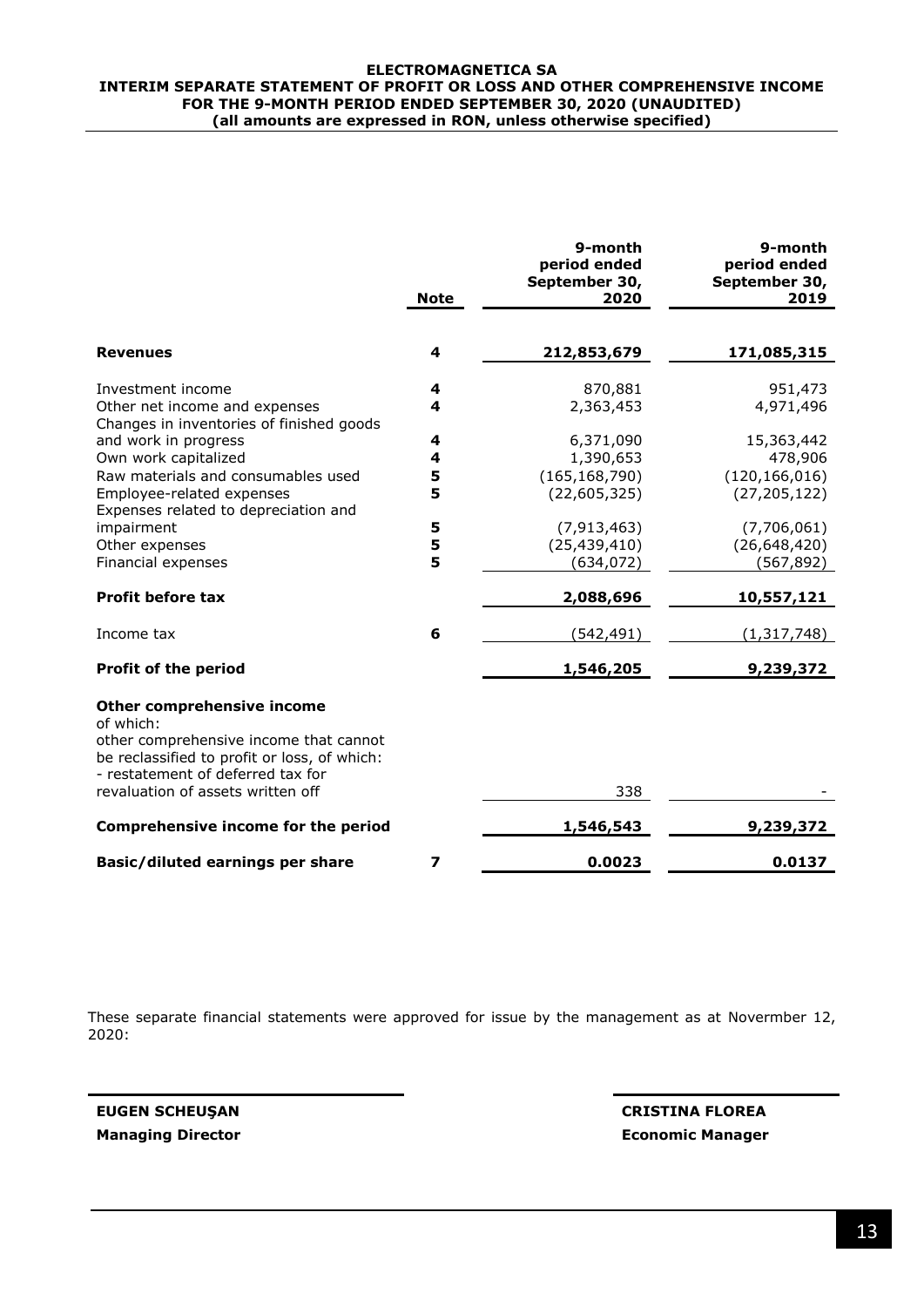#### **ELECTROMAGNETICA SA INTERIM SEPARATE STATEMENT OF FINANCIAL POSITION AS AT SEPTEMBER 30, 2020 (UNAUDITED) (all amounts are expressed in RON, unless otherwise specified)**

|                                                                                                                                             | <b>Note</b>    | September 30,<br>2020                                          | December 31,<br>2019                                           |
|---------------------------------------------------------------------------------------------------------------------------------------------|----------------|----------------------------------------------------------------|----------------------------------------------------------------|
| <b>ASSETS</b>                                                                                                                               |                |                                                                |                                                                |
| <b>Non-current assets</b><br>Property, plant and equipment<br>Investment property                                                           | 8              | 272,926,894<br>5,182,279                                       | 277,545,153<br>5,182,279                                       |
| Intangible assets<br>Investments in related entities<br>Other long-term non-current assets                                                  | 8<br>10        | 336,353<br>3,967,606<br>23,472,841                             | 466,487<br>3,967,606<br>24,702,276                             |
| Assets related to the rights of use                                                                                                         | 9              | 2,328,031                                                      | 1,480,078                                                      |
| <b>Total non-current assets</b>                                                                                                             |                | 308,214,003                                                    | 313,343,879                                                    |
| <b>Current assets</b><br>Inventories<br>Trade receivables<br>Cash and cash equivalents<br>Other current assets<br>Current tax assets        | 11<br>12<br>13 | 13,862,959<br>48,635,790<br>18,617,450<br>2,418,269<br>380,427 | 15,411,327<br>55,114,158<br>21,711,183<br>1,939,785<br>760,012 |
| <b>Total current assets</b>                                                                                                                 |                | 83,914,895                                                     | 94,936,464                                                     |
| <b>Total assets</b>                                                                                                                         |                | 392,128,899                                                    | 408,280,342                                                    |
| <b>EQUITY AND LIABILITIES</b>                                                                                                               |                |                                                                |                                                                |
| <b>Equity</b><br>Share capital<br>Reserves and other equity<br>Retained earnings                                                            |                | 67,603,870<br>176,732,120<br>90,109,874                        | 67,603,870<br>176,697,881<br>91,301,725                        |
| Total equity attributable to company's<br>shareholders                                                                                      |                | 334,445,864                                                    | 335,603,476                                                    |
| <b>Non-current liabilities</b><br>Trade payables and other liabilities<br>Investment subsidies<br>Deferred tax liabilities<br>Leasing debts | 14             | 1,531,899<br>4,311,789<br>16,846,618<br>1,441,114              | 1,265,003<br>4,410,306<br>17,333,187<br>728,164                |
| <b>Total non-current liabilities</b>                                                                                                        |                | 24,131,419                                                     | 23,736,660                                                     |
| <b>Current liabilities</b><br>Trade payables and other liabilities<br>Investment subsidies<br>Provisions<br>Current income tax liabilities  |                | 30,127,770<br>163,219<br>2,351,506                             | 46,268,240<br>163,219<br>1,806,142                             |
| Leasing debts                                                                                                                               |                | 909,120                                                        | 702,605                                                        |
| <b>Total current liabilities</b>                                                                                                            |                | 33,551,616                                                     | 48,940,206                                                     |
| <b>Total liabilities</b>                                                                                                                    |                | 57,683,035                                                     | 72,676,866                                                     |
| <b>Total equity and liabilities</b>                                                                                                         |                | 392,128,899                                                    | 408,280,342                                                    |

These separate financial statements were approved for issue by the management as at November 12, 2020:

**EUGEN SCHEUŞAN CRISTINA FLOREA Managing Director Economic Manager**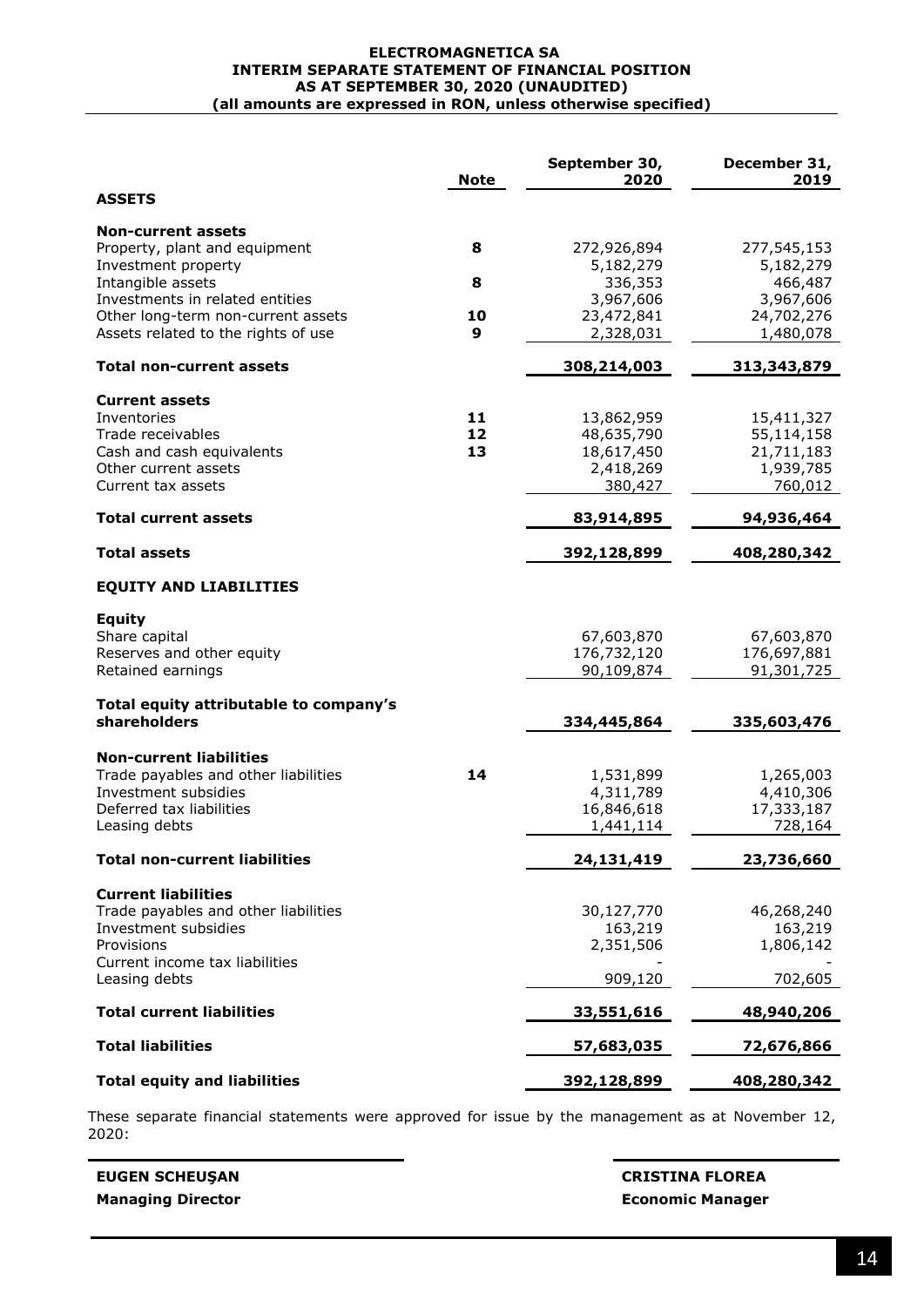#### **ELECTROMAGNETICA SA INTERIM SEPARATE STATEMENT OF CASH FLOWS FOR THE 9-MONTH PERIOD ENDED SEPTEMBER 30, 2020 (UNAUDITED) (all amounts are expressed in RON, unless otherwise specified)**

|                                                                                                                                                                                 | Nota | 9-month<br>period ended<br>September 30,<br>2020                       | 9-month<br>period ended<br>September 30,<br>2019                   |
|---------------------------------------------------------------------------------------------------------------------------------------------------------------------------------|------|------------------------------------------------------------------------|--------------------------------------------------------------------|
| Cash flows from operating activities<br>Cash receipts from customers<br>Payments to suppliers<br>Payments to employees<br>Other operating activities                            |      | 206,812,567<br>(165, 371, 089)<br>(22,870,964)<br>(17,898,497)         | 181,691,580<br>(129, 830, 227)<br>(26, 752, 240)<br>(17, 419, 344) |
| Cash generated by/ (used in) operating<br>activities                                                                                                                            |      | 672,016                                                                | 7,689,769                                                          |
| Interest paid<br>Income tax paid                                                                                                                                                |      | (24, 107)<br>(649, 137)                                                | (4, 813)<br>(1,791,881)                                            |
| Net cash used in operating activities                                                                                                                                           |      | (1, 227)                                                               | 5,893,075                                                          |
| Cash flows from investing activities:<br>Acquisition of property, plant and<br>equipment<br>Proceeds from sale of non-current-assets<br>Interest received<br>Dividends received |      | (775, 063)<br>226,034<br>637,245                                       | (637, 655)<br>386,611<br>658,487                                   |
| Net cash used in investing activities                                                                                                                                           |      | 88,216                                                                 | 407,442                                                            |
| <b>Cash flows from financing activities:</b><br>Proceeds from loans<br>Cash repayments of amounts borrowed<br>Paid leasing<br>Interest paid<br>Dividends paid                   |      | 34,061,314<br>(34,061,314)<br>(933, 214)<br>(63, 370)<br>(2, 184, 137) | 6,656,673<br>(6,656,673)<br>(1,028,839)<br>(2,411,422)             |
| Net cash used in financing activities                                                                                                                                           |      | (3, 180, 721)                                                          | (3, 440, 261)                                                      |
| Net decrease of cash and cash<br>equivalents                                                                                                                                    |      | (3,093,732)                                                            | 2,860,256                                                          |
| Cash and cash equivalents at beginning<br>of period                                                                                                                             | 13   | 21,711,183                                                             | 29,162,314                                                         |
| Cash and cash equivalents at end of<br>period                                                                                                                                   | 13   | 18,617,450                                                             | 32,022,570                                                         |

These separate financial statements were approved for issue by the management as at November 12, 2020:

**Managing Director Economic Manager**

**EUGEN SCHEUŞAN CRISTINA FLOREA**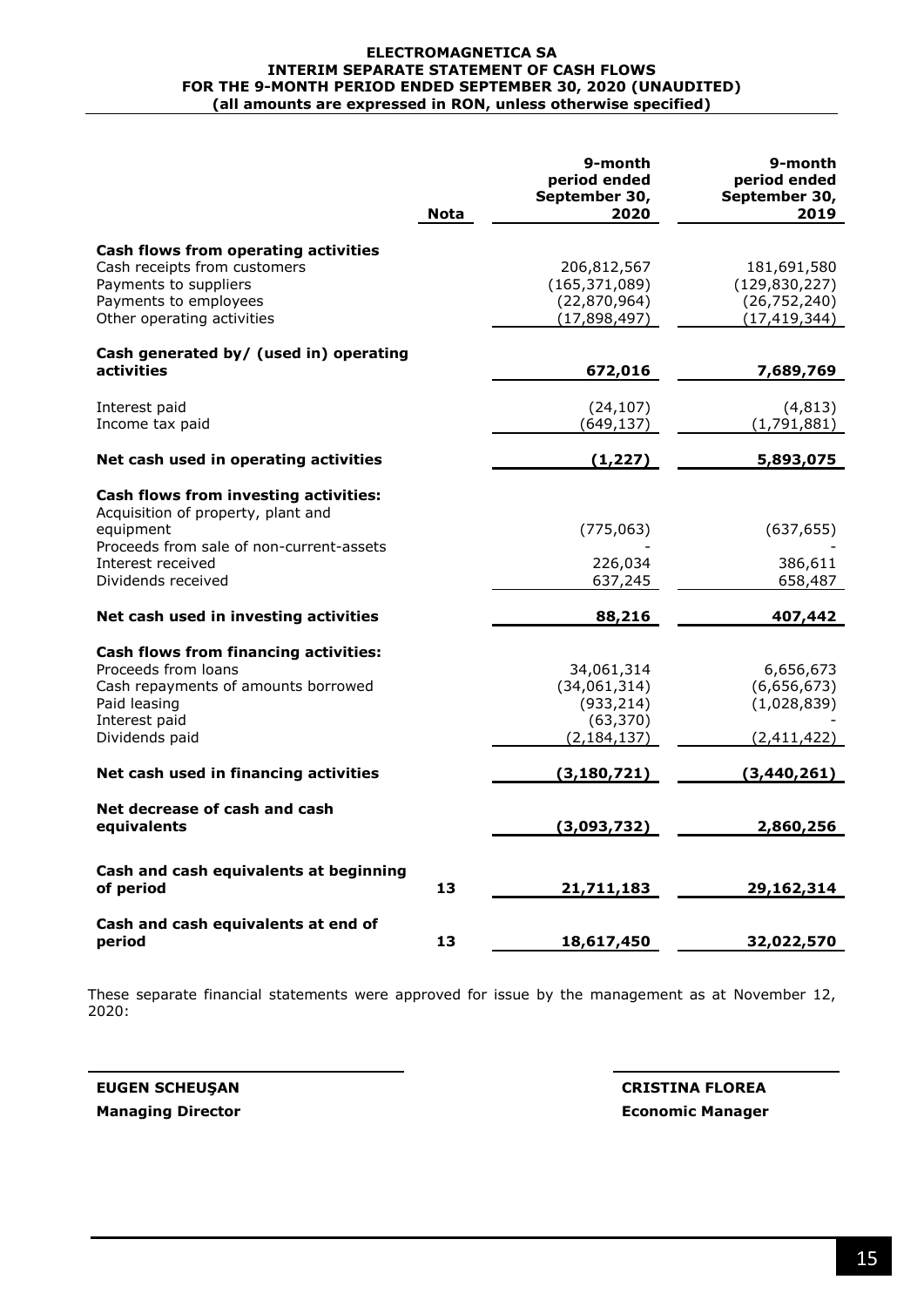#### **ELECTROMAGNETICA S.A. INTERIM SEPARATE STATEMENT OF CHANGES IN EQUITY FOR THE 9-MONTH PERIOD ENDED SEPTEMBER 30, 2020 (UNAUDITED) (all amounts are expressed in RON, unless otherwise specified)**

|                                                                                                                                     | <b>Share</b><br>capital | <b>Retained</b><br>earnings | <b>Tangible</b><br>assets<br>revaluation<br>reserve | Other<br>reserves | Legal<br>reserve | Other equity<br>items | <b>Total equity</b> |
|-------------------------------------------------------------------------------------------------------------------------------------|-------------------------|-----------------------------|-----------------------------------------------------|-------------------|------------------|-----------------------|---------------------|
| Balance as at January 1, 2020                                                                                                       | 67,603,870              | 91,301,725                  | 113,135,988                                         | 62,841,298        | 19,680,554       | (18,959,960)          | 335,603,476         |
| Comprehensive income for the period:<br>Profit of the period                                                                        |                         | 1,546,205                   |                                                     |                   |                  |                       | 1,546,205           |
| Other comprehensive income:                                                                                                         |                         |                             |                                                     |                   |                  |                       |                     |
| Setup of legal reserve                                                                                                              |                         | (249,060)                   | $\qquad \qquad -$                                   | 144,625           | 104,435          |                       |                     |
| Deferred tax recognized in equity<br>Transfer of revaluation reserve to retained<br>earnings following the depreciation of revalued |                         |                             |                                                     |                   |                  | 338                   | 338                 |
| tangible assets or written off assets                                                                                               |                         | 1,750,630                   | (1,750,630)                                         |                   |                  |                       |                     |
| Transfer of the retained earnings to reserves                                                                                       |                         | (1, 535, 471)               |                                                     | 1,535,471         |                  |                       |                     |
| Total comprehensive income for the period                                                                                           |                         | 1,512,304                   | (1,750,630)                                         | 1,680,096         | 104,435          | 338                   | 1,546,543           |
| Transactions with shareholders, directly<br>registered to equity                                                                    |                         |                             |                                                     |                   |                  |                       |                     |
| Dividends distributed<br>Other items                                                                                                |                         | (2,704,155)                 |                                                     |                   |                  |                       | (2,704,155)         |
| Balance as at Septembrie 30, 2020                                                                                                   | 67,603,870              | 90,109,874                  | 111,385,359                                         | 64,521,394        | 19,784,989       | (18,959,622)          | 334,445,864         |

These separate financial statements were approved for issue by the management as at November 12, 2020:

**Managing Director Economic Manager**

**EUGEN SCHEUŞAN CRISTINA FLOREA**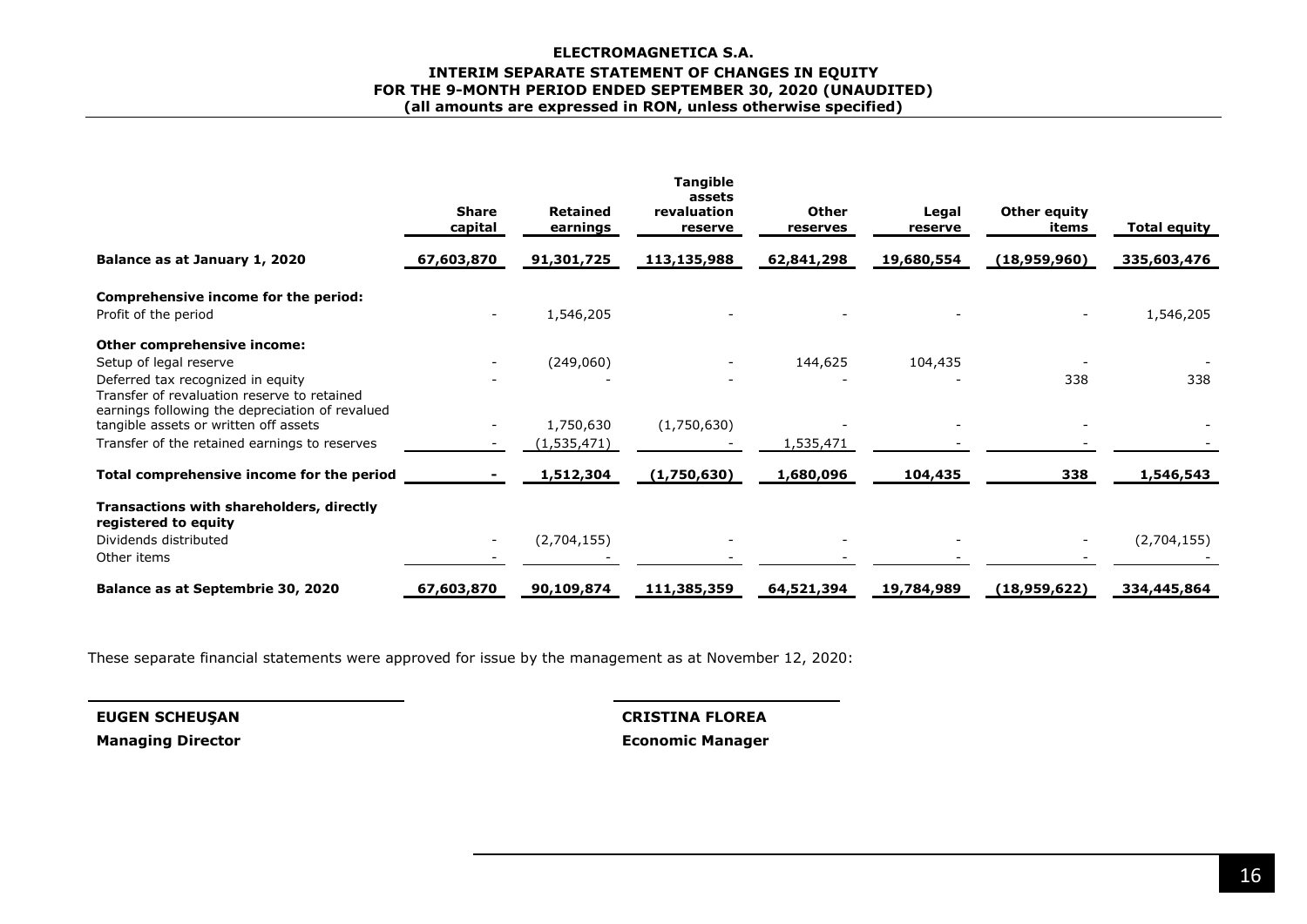#### **ELECTROMAGNETICA S.A. INTERIM SEPARATE STATEMENT OF CHANGES IN EQUITY FOR THE 9-MONTH PERIOD ENDED SEPTEMBER 30, 2020 (UNAUDITED) (all amounts are expressed in RON, unless otherwise specified)**

|                                                                        | <b>Share</b><br>capital | <b>Retained</b><br>earnings | <b>Tangible</b><br>assets<br>revaluation<br>reserve | <b>Other</b><br>reserves | Legal<br>reserve | Other equity<br>items | Total equity |
|------------------------------------------------------------------------|-------------------------|-----------------------------|-----------------------------------------------------|--------------------------|------------------|-----------------------|--------------|
| Balance as at January 1, 2019                                          | 67,603,870              | 88,933,828                  | 115,838,396                                         | 60,971,315               | 19,431,494       | (18, 534, 593)        | 334,244,312  |
| Comprehensive income for the period:                                   |                         |                             |                                                     |                          |                  |                       |              |
| Setup of legal reserve                                                 |                         | 9,239,372                   |                                                     |                          |                  |                       | 9,239,372    |
| Deferred tax recognized in equity                                      |                         |                             | $\overline{\phantom{a}}$                            | (527, 856)               | 527,856          |                       |              |
| Transfer of revaluation reserve to retained                            |                         |                             |                                                     |                          |                  |                       |              |
| earnings following the depreciation of revalued                        |                         |                             |                                                     |                          |                  |                       |              |
| tangible assets or written off assets                                  |                         | 2,042,859                   | (2,042,859)                                         |                          |                  |                       |              |
| Transfer of the retained earnings to reserves                          |                         | (2, 119, 042)               |                                                     | 2,119,042                |                  |                       |              |
| Total comprehensive income for the period                              |                         | (9, 163, 189)               | (2,042,859)                                         | 1,591,186                | 527,856          | 945,338               | 9,239,372    |
| Tranzacții cu acționarii, înregistrate direct<br>in capitaluri proprii |                         |                             |                                                     |                          |                  |                       |              |
| Dividends distributed                                                  |                         | (2,704,155)                 |                                                     |                          |                  |                       | (2,704,155)  |
| Other items                                                            |                         |                             |                                                     |                          |                  | (317, 504)            | (317, 504)   |
| Balance as at September 30, 2019                                       | 67,603,870              | 95,392,862                  | 113,795,536                                         | 62,562,501               | 19,959,350       | (18,852,097)          | 340,462,024  |

These separate financial statements were approved for issue by the management as at November 12, 2020:

**Managing Director Economic Manager** 

**EUGEN SCHEUŞAN CRISTINA FLOREA**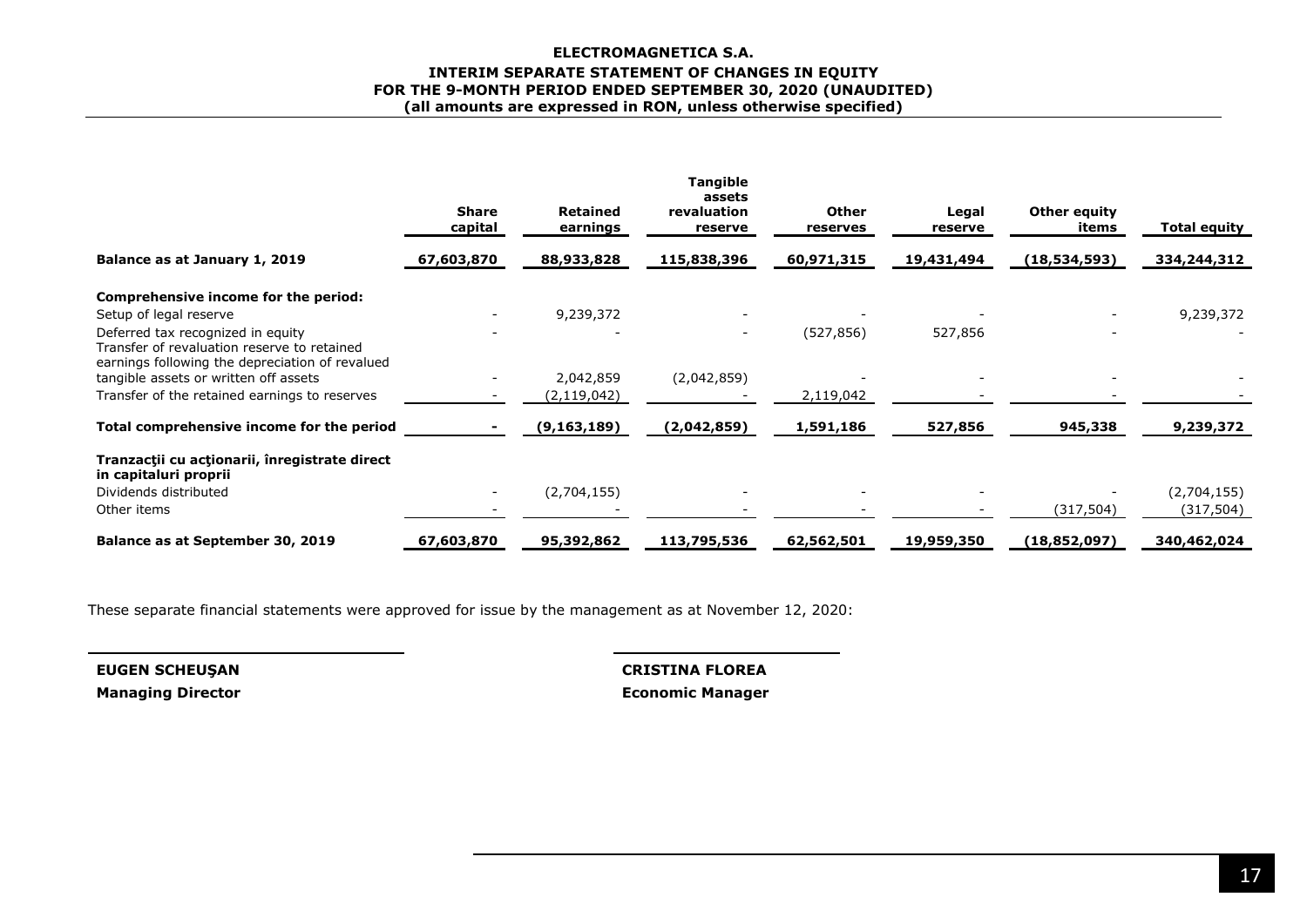# **1. GENERAL INFORMATION**

Electromagnetica S.A.( "the Company" or "Electromagnetica") is a joint stock company set up in 1930 and it carries out business in several areas of which the most important are:

- the activities related to energy efficiency (production of lighting fittings, lighting systems and LED lighting solutions);
- rental of office and industrial spaces, lands and utility services;
- production of electricity from renewable sources (in micro-hydropower plants) and electricity supply.

The shares of Electromagnetica S.A. are traded on Bucharest Stock Exchange under "ELMA" symbol. The registered office and administrative headquarters of the Company are located in Bucharest, district 5, 266-268 Calea Rahovei Street.

# **2. BASIS OF REPORT PREPARATION**

The financial statements are prepared in accordance with the Order no. 2844/2016 of the Ministry of Public Finance, which are compliant with the International Financial Reporting Standards (IFRS) adopted by the European Union. The functional and presentational currency is the Romanian Leu (RON).

The preliminary financial information for 30 September 2020 was neither audited, nor subject to review by an external auditor.

# **3. MAIN ACCOUNTING POLICY**

This separate quarterly report has used the same accounting policies and calculation methods as those applied in the preparation of the Company's individual financial statements on 31 December 2019, except for the adoption of the new standards in force as of 1 January 2020.The Company has not adopted any other standard, interpretation or amendment that was issued but not yet in force.

Standards or amendments adopted by the Company:

- **Amendments to IAS 1 "Presentation of financial statements" and IAS 8 "Accounting policies, changes in accounting estimates and errors" –** Definition of material – adopted by the EU on 29 November 2019 (in force for annual periods starting on or after 1 January 2020),
- **Amendments to IFRS 9 "Financial instruments", IAS 39 "Financial instruments: recognition and measurement" and IFRS 7 "Financial instruments: disclosures" -**Interest rate benchmark reform - adopted by the EU on 15 January 2020 (in force for annual periods starting on or after 1 January 2020),
- **Amendments to references in the conceptual framework in IFRS Standards** adopted by the EU on 29 November 2019 (in force for annual periods starting on or after 1 January 2020).

The amendments do not affect the Company's financial statements.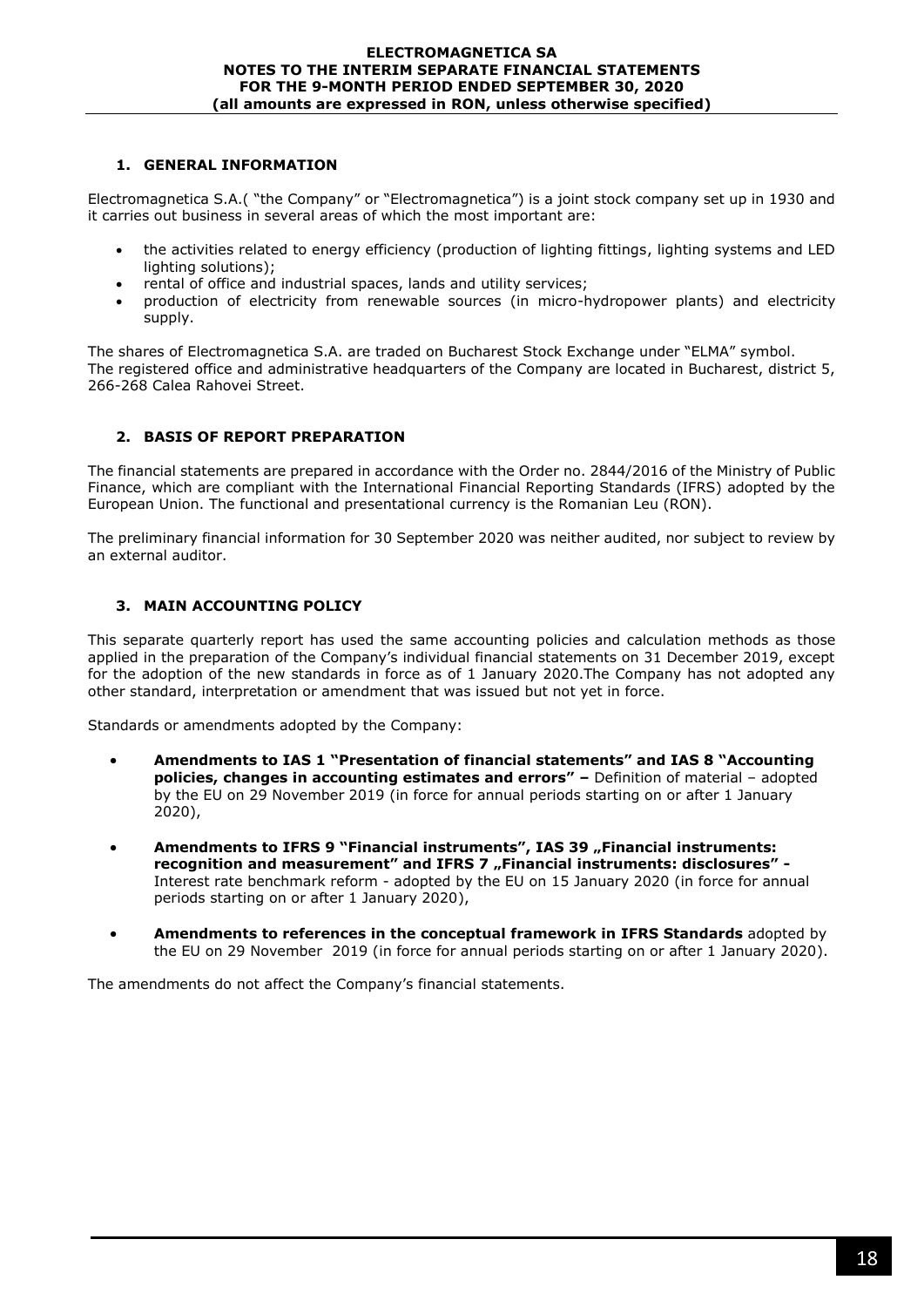#### **ELECTROMAGNETICA SA NOTES TO THE INTERIM SEPARATE FINANCIAL STATEMENTS FOR THE 9-MONTH PERIOD ENDED SEPTEMBER 30, 2020 (all amounts are expressed in RON, unless otherwise specified)**

## **4. REVENUE**

|                                                                                   | Q1-Q3 2020                              | Q1-Q3 2019                             |
|-----------------------------------------------------------------------------------|-----------------------------------------|----------------------------------------|
| <b>Revenue</b>                                                                    | 212,853,679                             | 171,085,315                            |
| - Revenue from sold production<br>- Rental income<br>- Revenue from sale of goods | 51,867,993<br>12,886,942<br>148,098,744 | 59,768,394<br>11,966,734<br>99,350,187 |
| <b>Investment income</b>                                                          | 870,881                                 | 951,473                                |
| - Interest income<br>- Dividend income                                            | 233,636<br>637,245                      | 292,986<br>658,487                     |
| Finished goods inventory variation and production in<br>progress                  | 6,371,090                               | 15,363,442                             |
| Work performed and capitalized by the entity                                      | 1,390,653                               | 478,906                                |
| Other revenues / (expenses)                                                       | 2,363,453                               | 4,971,496                              |
| - Green certificates revenues                                                     | 2,999,162                               | 4,281,836                              |
| - Revenues/costs related to provisions, net                                       | 303,638                                 | 835,288                                |
| - Net foreign exchange difference                                                 | 25,167                                  | 192,819                                |
| - Other net revenues                                                              | (964, 514)                              | (338,447)                              |
| <b>Net revenue</b>                                                                | 223,849,756                             | 192,850,632                            |

The Company's turnover for the in the 9-month period ended at September 30, 2020 increased by 24% compared to the same period of the previous year, mainly due to the increase in the electricity supply activity.

## **5. EXPENSES**

|                                                                                                                                                                        | Q1-Q3 2020                                                   | Q1-Q3 2019                                                   |
|------------------------------------------------------------------------------------------------------------------------------------------------------------------------|--------------------------------------------------------------|--------------------------------------------------------------|
| <b>Expenses related to materials</b>                                                                                                                                   | 165,168,790                                                  | 120,166,016                                                  |
| - Raw materials and consumables<br>- Goods purchased for resale<br>- Electricity, heating and water                                                                    | 32,317,659<br>131,091,846<br>1,759,285                       | 38,090,860<br>80,393,880<br>1,681,276                        |
| <b>Expenses related to employee</b>                                                                                                                                    | 22,605,325                                                   | 27,205,122                                                   |
| <b>Other expenses</b>                                                                                                                                                  | 25,439,410                                                   | 26,648,420                                                   |
| - Transport and travel expenses<br>- Subcontracted works expenses<br>- Other taxes and charges expenses<br>- Green certificates expenses<br>- Other operating expenses | 719,954<br>4,909,260<br>1,291,388<br>6,841,098<br>11,677,710 | 851,149<br>5,639,320<br>1,146,214<br>8,957,645<br>10,054,092 |
| <b>Expenses related to depreciation and impairment</b>                                                                                                                 | 7,913,463                                                    | 7,706,061                                                    |
| - Depreciation<br>- Impairment loss                                                                                                                                    | 6,898,559<br>1,014,904                                       | 7,706,061                                                    |
| <b>Financial expenses</b>                                                                                                                                              | 634,072                                                      | 567,892                                                      |
| <b>Total expenses</b>                                                                                                                                                  | 221.761.060                                                  | 182.293.511                                                  |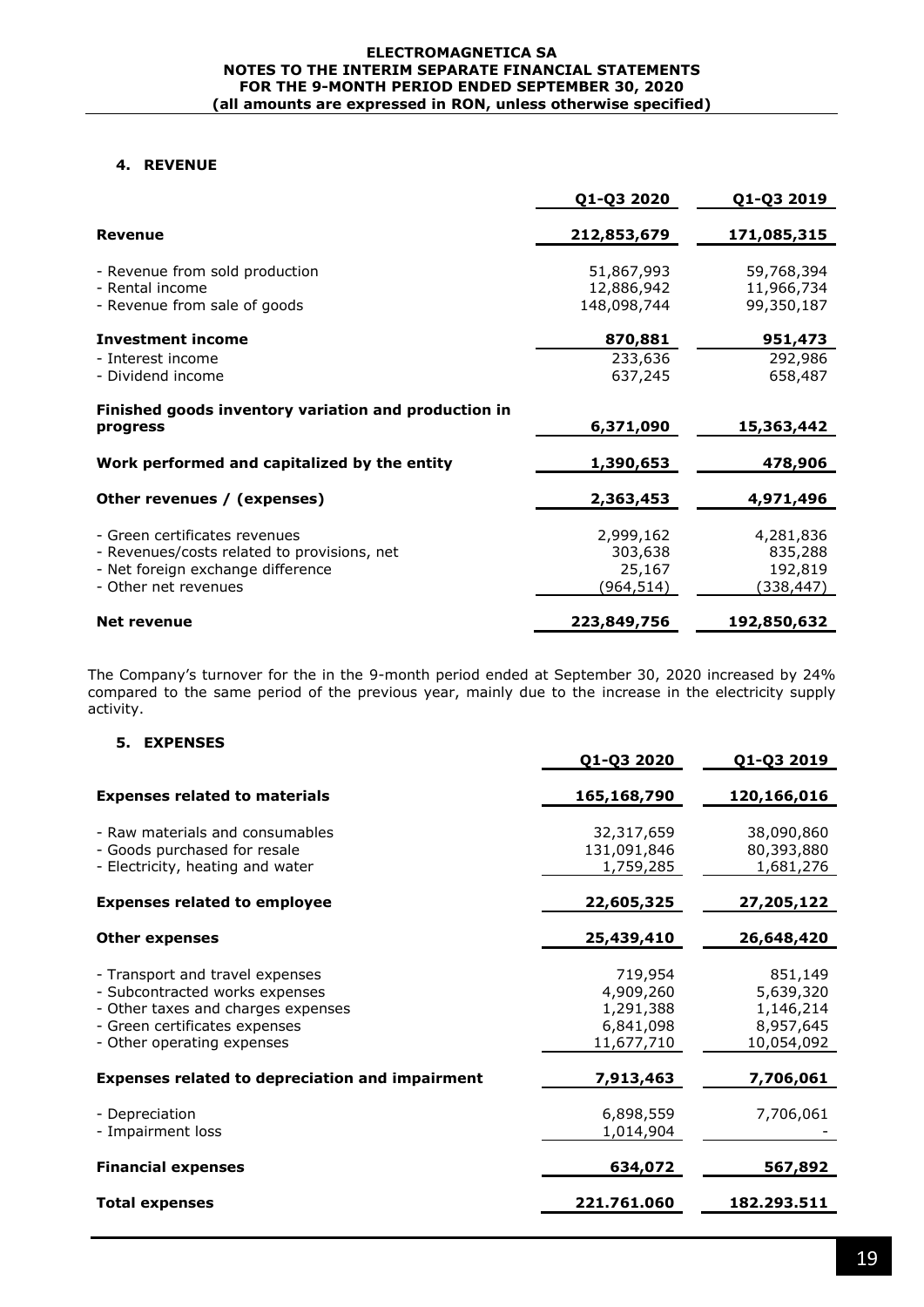## **6. INCOME TAX**

|                            | Q1-Q3 2020 | Q1-Q3 2019 |
|----------------------------|------------|------------|
| <b>Current income tax</b>  |            |            |
| Current income tax expense | 1,028,722  | 2,080,510  |
| Deferred income tax        |            |            |
| Revenue income tax expense | (486,231)  | (762,762)  |
|                            | 542,491    | 1,317,748  |

## **7. EARNINGS PER SHARE**

|                                                              | 01-03 2020  | 01-03 2019  |
|--------------------------------------------------------------|-------------|-------------|
|                                                              |             |             |
| Net profit / attributable to the shareholders of the Company | 1,546,205   | 9,239,372   |
| Average weighted number of ordinary shares                   | 676,038,704 | 676,038,704 |
| Earnings per share                                           | 0.0023      | 0.0137      |

The basic earning and the diluted earnings are identical, as the Company has no investments with dilution potential.

#### **8. TANGIBLE AND INTANGIBLE ASSETS**

At 30 September 2020, the tangible assets decreased by 1.7 % due to the amortisation related to the period. The decrease of the intangible assets by 28 % is also due to amortisation.

# **9. ASSETS RELATED TO THE RIGHTS OF USE**

|                                              | <b>Balance at</b><br>Jan.01, 2020 | <b>Inflows</b>       | <b>Outflows</b> | <b>Balance at</b><br>Sep.30, 2020 |
|----------------------------------------------|-----------------------------------|----------------------|-----------------|-----------------------------------|
| Right of use                                 | 2,148,907                         | 1,507,683            | (159, 537)      | 3,497,053                         |
| Of which:<br>Right of use of buildings       | 1,866,937                         | 1,376,603            | (159, 537)      | 3,084,003                         |
| Right of use of vehicles<br>Leasing payables | 281,970<br>1,430,769              | 131,080<br>1,777,333 | (857, 868)      | 413,050<br>2,350,234              |
| Recognized depreciation<br>Interest expenes  | 668,829<br>86,330                 | 669,791              | (169,597)       | 1,169,023<br>63,214               |

#### **10. OTHER LONG-TERM ASSETS**

Other long-term fixed assets decreased by 5% due to the decrease in sales with a collection term exceeding one year.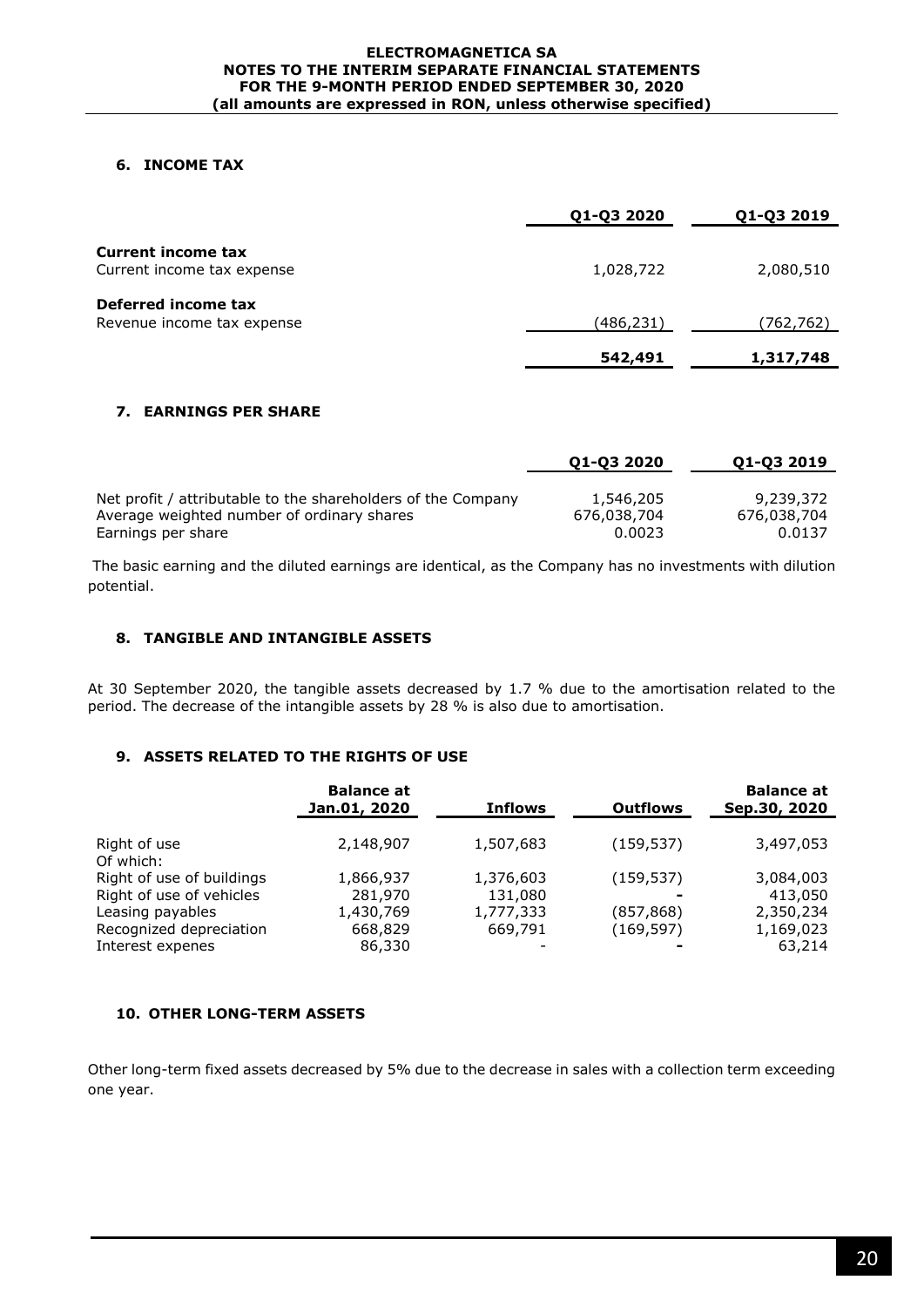#### **ELECTROMAGNETICA SA NOTES TO THE INTERIM SEPARATE FINANCIAL STATEMENTS FOR THE 9-MONTH PERIOD ENDED SEPTEMBER 30, 2020 (all amounts are expressed in RON, unless otherwise specified)**

## **11. INVENTORIES**

|                                     | <b>30 September</b><br>2020 | 31 December<br>2019 |  |
|-------------------------------------|-----------------------------|---------------------|--|
| Raw materials                       | 6,092,955                   | 7,040,842           |  |
| Consumables                         | 2,133,203                   | 1,768,142           |  |
| Finished products                   | 4,845,973                   | 3,241,583           |  |
| Pending production                  | 1,533,557                   | 3,170,253           |  |
| Other stocks                        | 1,011,533                   | 1,897,656           |  |
| Adjustments for stocks depreciation | (1,754,262)                 | (1,707,149)         |  |
| <b>Total</b>                        | 13,862,959                  | 15,411,327          |  |

The Company no longer holds stock pledged against debt.

## **12. TRADE RECEIVABLES**

Trade receivable decrease by 12% due to decrease energy trading in the third quarter.

## **13. CASH AND CASH EQUIVALENTS**

|                  | <b>30 September</b><br>2020 | 31 December<br>2019 |
|------------------|-----------------------------|---------------------|
| Petty cash       | 12,332                      | 18,851              |
| Cash at bank     | 18,597,172                  | 21,691,334          |
| Cash equivalents | 7,946                       | 11,081              |
| <b>Total</b>     | 18,617,450                  | 21,711,183          |

The cash and cash equivalents decreased by 14%.

During the reporting period, credit lines were used, all withdrawals being reimbursed on September 30,2020.

## **14. TRADE PAYABLES**

The long-term payables did not register significant variations compared to the end of 2019, being under 2%. The current liabilities decreased by 31%, in line with the decrease of receivables.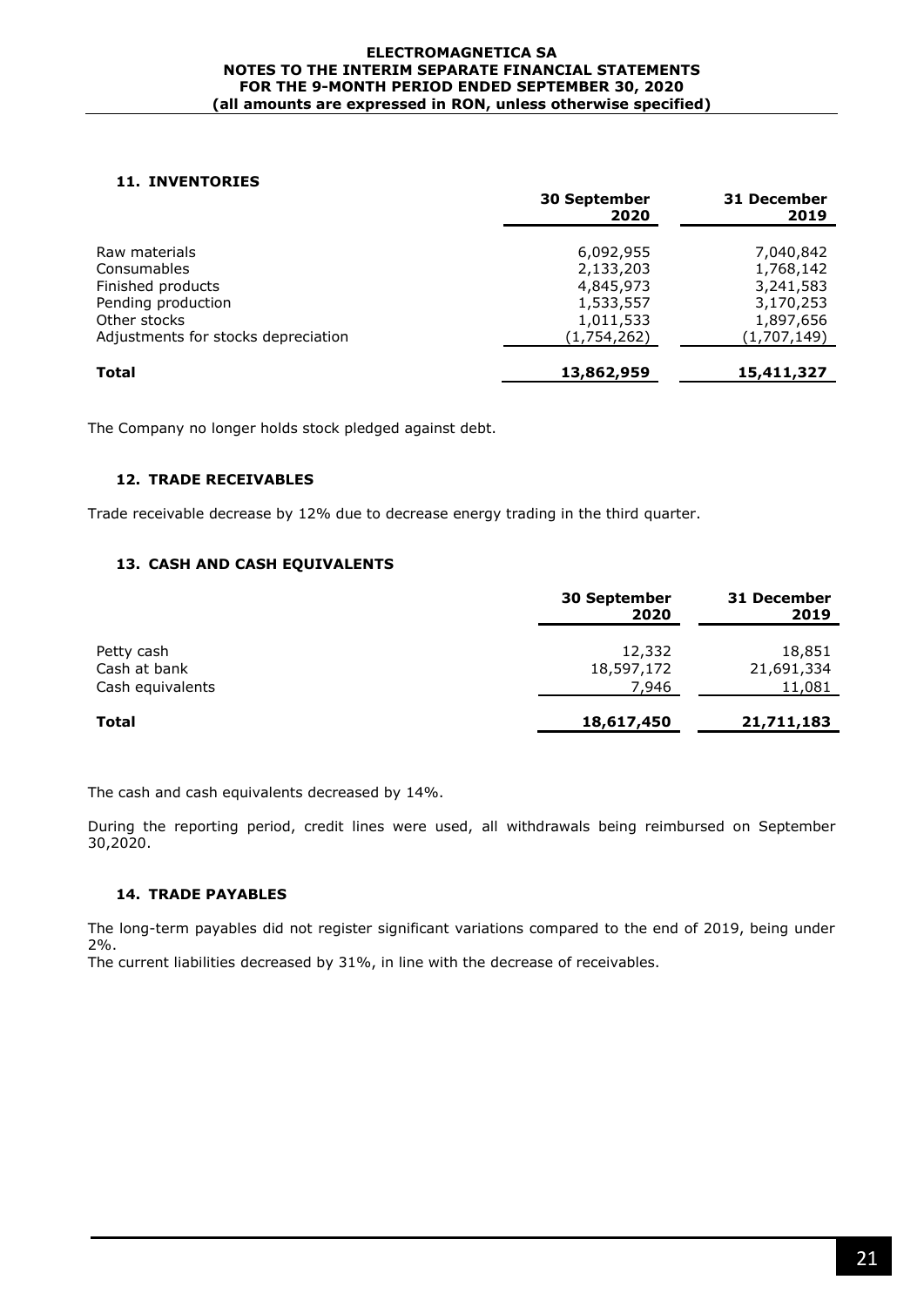## **15. TRANZACTIONS WITH RELATIES PARTIES**

|                                                  | Q1-Q3 2020           | Q1-Q3 2019          |
|--------------------------------------------------|----------------------|---------------------|
| Sale of goods and services to subsidiaries       |                      |                     |
| Electromagnetica Goldstar                        | 96,729               | 56,393              |
| Electromagnetica Fire                            | 21,850               | 16,682              |
| Electromagnetica Prestserv                       | 15,589               | 14,897              |
| Procetel                                         | 85,947               | 26,906              |
| <b>Total</b>                                     | 220,115              | 114,878             |
|                                                  | Q1-Q3 2020           | Q1-Q3 2019          |
| Purchase of goods and services from subsidiaries |                      |                     |
| Electromagnetica Goldstar                        | 213,514              | 186,086             |
| Electromagnetica Fire                            | 1,062,735            | 903,513             |
| Electromagnetica Prestserv                       | 800,574              | 795,591             |
| Procetel                                         | 1,050,036            | 860,518             |
| <b>Total</b>                                     | 3,126,859            | 2,745,708           |
|                                                  | 30 September<br>2020 | 31 December<br>2019 |
|                                                  |                      |                     |
| Trade and other liabilities toward subsidiaries  |                      |                     |
| Electromagnetica Goldstar                        |                      |                     |
| Electromagnetica Fire                            | 152,590              | 175,286             |
| Electromagnetica Prestserv<br>Procetel           | 107,268              | 108,909             |
|                                                  | 1,426                | 4,744               |
| Total                                            | 261,284              | 288,939             |

The transactions between related parties are carried out under normal market conditions. The affiliates do not carry out operations that have an impact on the group's results. The Group's indicators are affected by over 90% by those of the Parent Company, Electromagnetica.

# **16. COMMITMENTS AND CONTINGENT LIABILITIES**

## **Commitments**

At 30 September 2020, the Company had the following commitments for bank loans and guarantee agreements/loan contracts concluded with the financing banks (BCR, BRD, Libra Internet Banking, OTP BANK):

- BCR revocable credit line amounting to 9 million lei (of which 4.5 million lei cash and 4.5 million lei non-cash) uncommitted on September 30, 2020.
- non-cash guarantee agreement with BCR amounting to 30 million lei, of which employee as of September 30, 2020 amounting to 14.2 million lei.
- credit line concluded with Libra Internet Bank in the amount of 9 million lei uncommitted on September 30, 2020.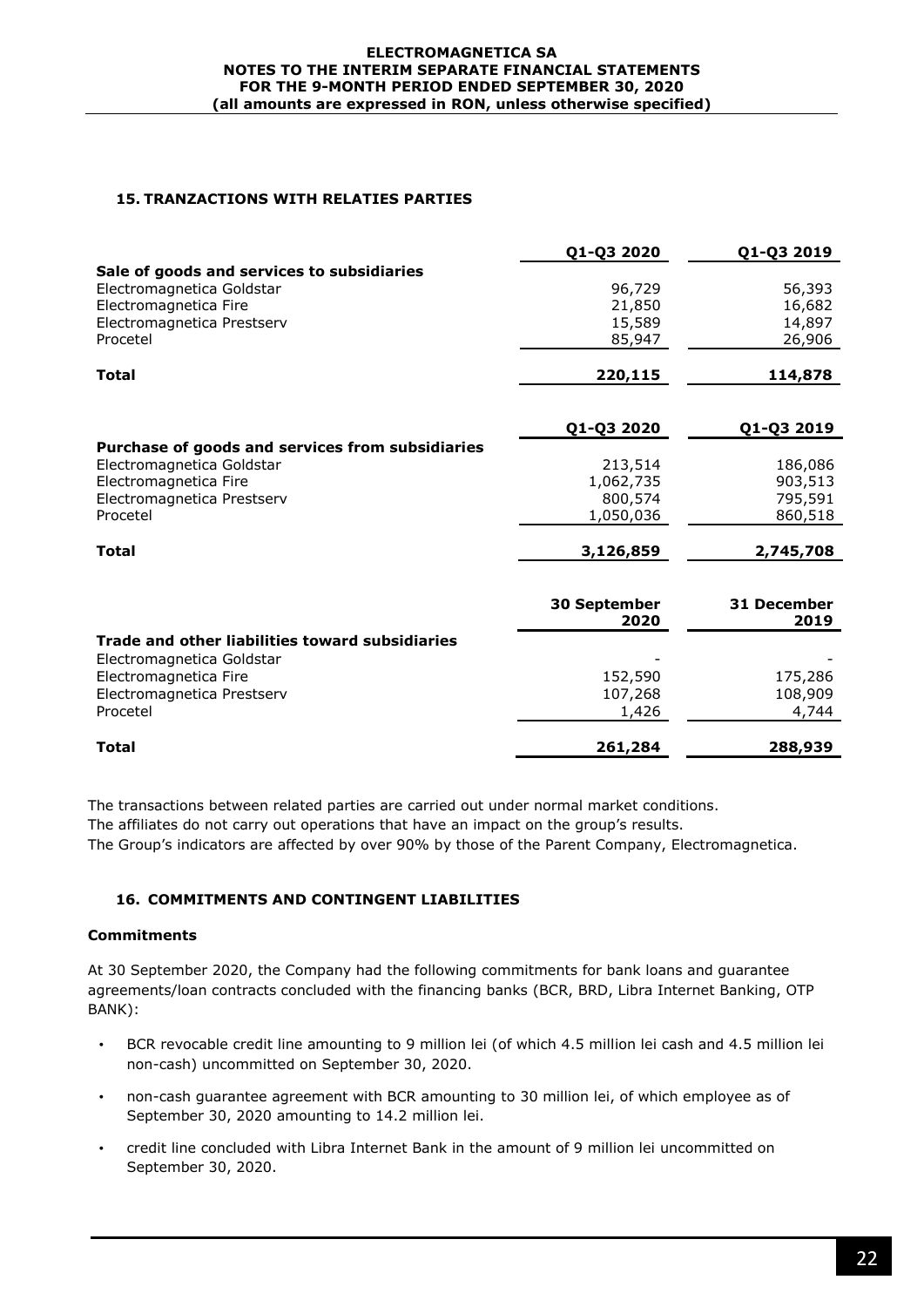- agreement regarding the issuance of bank guarantee letters, concluded with Libra Internet Banking in the amount of 10 million lei, of which the amount of 5.5 million lei was committed on September 30, 2020.
- OTP BANK credit agreement amounting to 12 million lei, of which 10 million lei cash and 2 million lei non-cash uncommitted on September 30, 2020.

There are commitments received from customers and tenants in the form of letters of guarantee as of September 30, 2020.

# *Litigation*

The disputes in which the Company is involved do not refer to such amounts that could affect its financial stability.

## **17. EVENTS AFTER THE REPORTING DATE**

The General Meeting of Shareholders of 28 April 2020 approved the distribution of dividends from the net profit obtained in 2019 amounting o RON 2,704,155 RON, resulting a gross dividend to be paid amounting to RON 0.004 per share. Until September 30, 2020, RON 2,184,137 were paid (80%).

There are two ongoing investigations:

- ANRE having as object possible violations by the Company of the provisions of the EU regulation of the European Parliament and of the Council of 2011 regarding the integrity and transparency of the wholesale energy market (REMIT);
- ANAF having as object the verification of the legality and conformity of the fiscal declarations regarding the VAT and the profit tax.